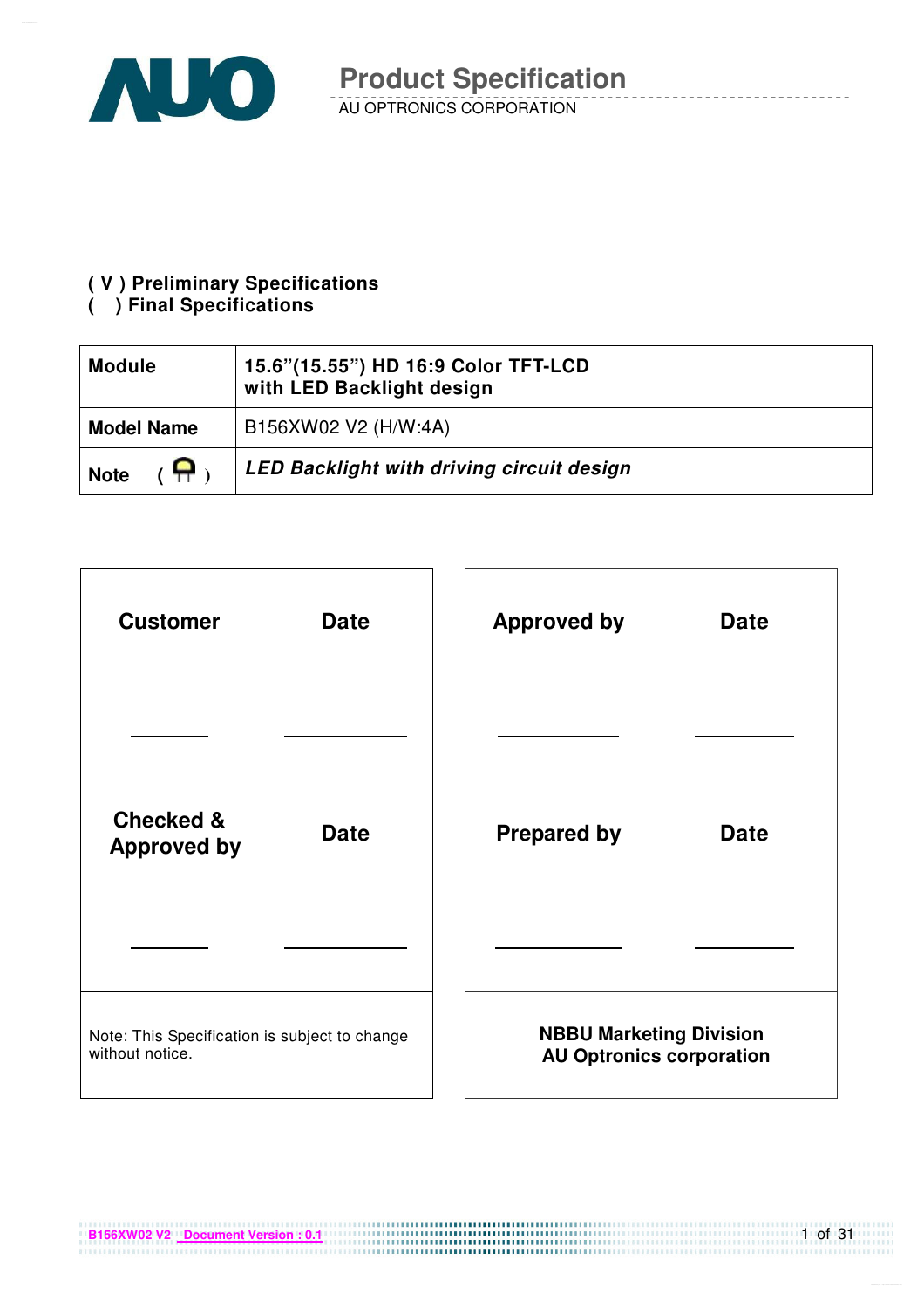

## **Contents**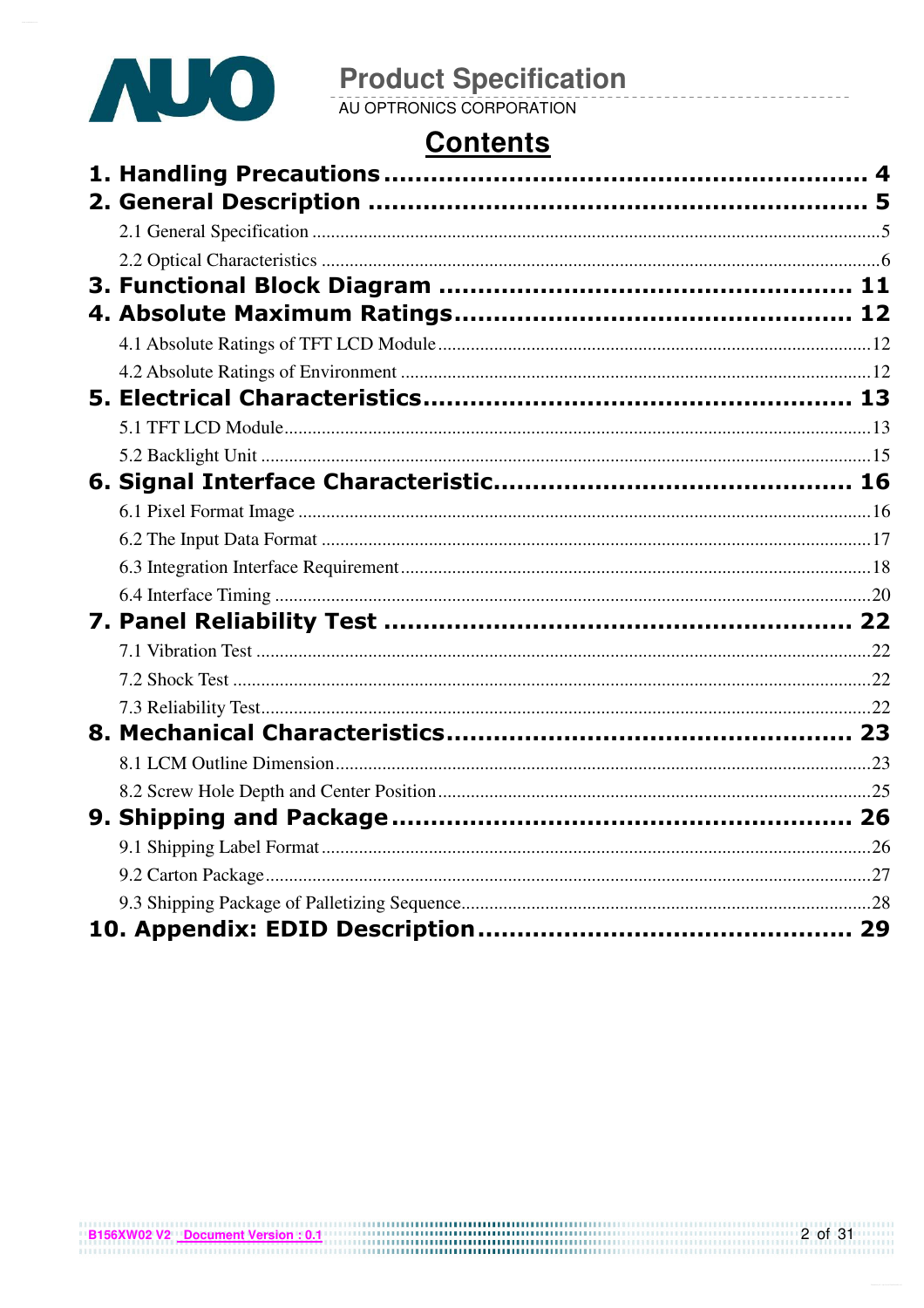

AU OPTRONICS CORPORATION

# **Record of Revision**

|      | <b>Version and Date</b><br>Page |     | Old description                   | <b>New Description</b> | Remark |
|------|---------------------------------|-----|-----------------------------------|------------------------|--------|
| 0.0  | 2009/06/18                      | All | <b>First Edition for Customer</b> |                        |        |
| 10.1 | 2009/09/07                      | 26  | <b>Modify Label</b>               | Add CT label           |        |
|      |                                 |     |                                   |                        |        |
|      |                                 |     |                                   |                        |        |
|      |                                 |     |                                   |                        |        |
|      |                                 |     |                                   |                        |        |
|      |                                 |     |                                   |                        |        |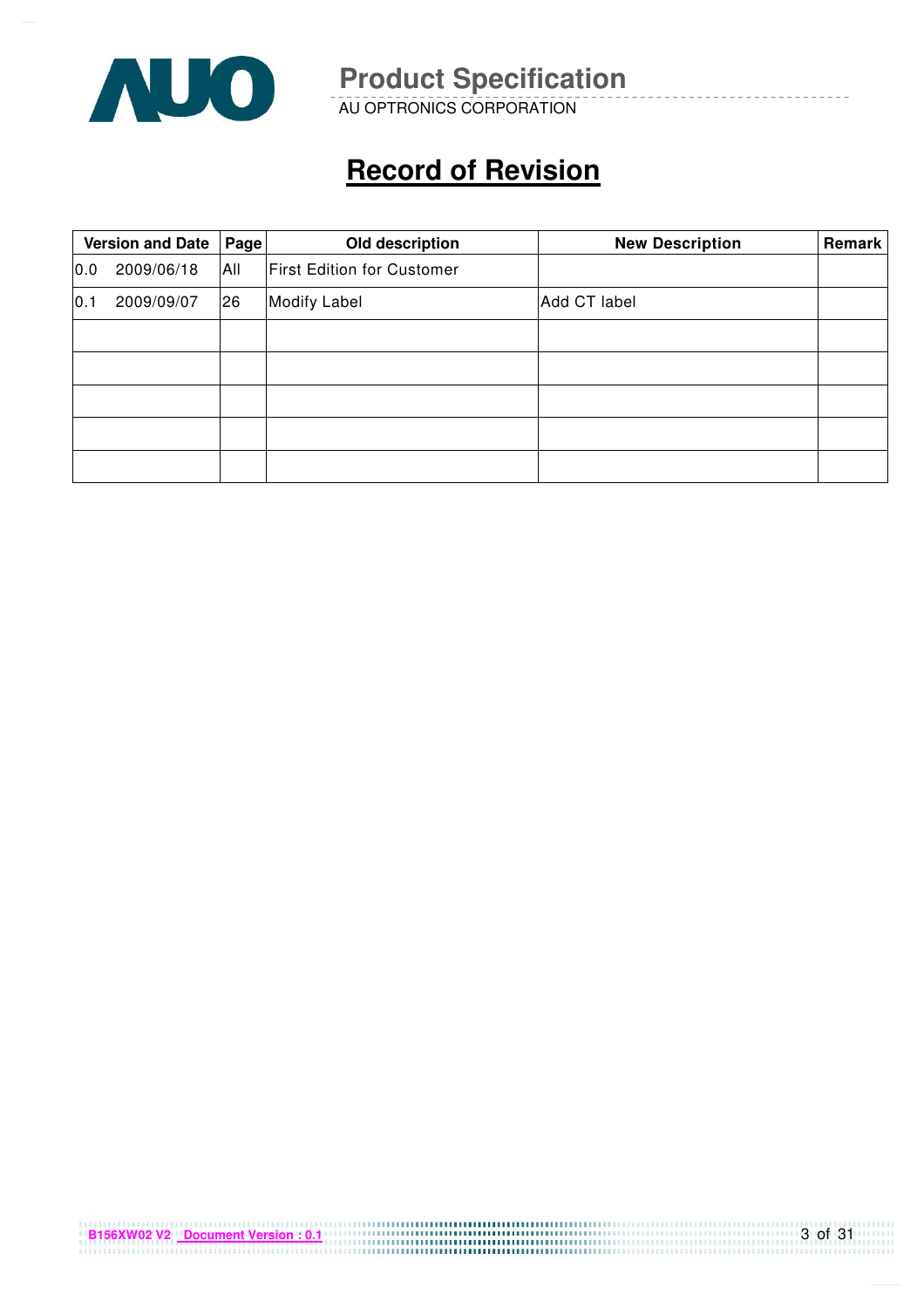

## **1. Handling Precautions**

- 1) Since front polarizer is easily damaged, pay attention not to scratch it.
- 2) Be sure to turn off power supply when inserting or disconnecting from input connector.
- 3) Wipe off water drop immediately. Long contact with water may cause discoloration or spots.
- 4) When the panel surface is soiled, wipe it with absorbent cotton or other soft cloth.
- 5) Since the panel is made of glass, it may break or crack if dropped or bumped on hard surface.
- 6) Since CMOS LSI is used in this module, take care of static electricity and insure human earth when handling.
- 7) Do not open nor modify the Module Assembly.
- 8) Do not press the reflector sheet at the back of the module to any directions.
- 9) At the insertion or removal of the Signal Interface Connector, be sure not to rotate nor tilt the Interface Connector of the TFT Module.
- 11) After installation of the TFT Module into an enclosure (Notebook PC Bezel, for example), do not twist nor bend the TFT Module even momentary. At designing the enclosure, it should be taken into consideration that no bending/twisting forces are applied to the TFT Module from outside. Otherwise the TFT Module may be damaged.
- 12) Small amount of materials having no flammability grade is used in the LCD module. The LCD module should be supplied by power complied with requirements of Limited Power Source (IEC60950 or UL1950), or be applied exemption.
- 13) Disconnecting power supply before handling LCD modules, it can prevent electric shock, DO NOT TOUCH the electrode parts, cables, connectors and LED circuit part of TFT module that a LED light bar build in as a light source of back light unit. It can prevent electrostic breakdown.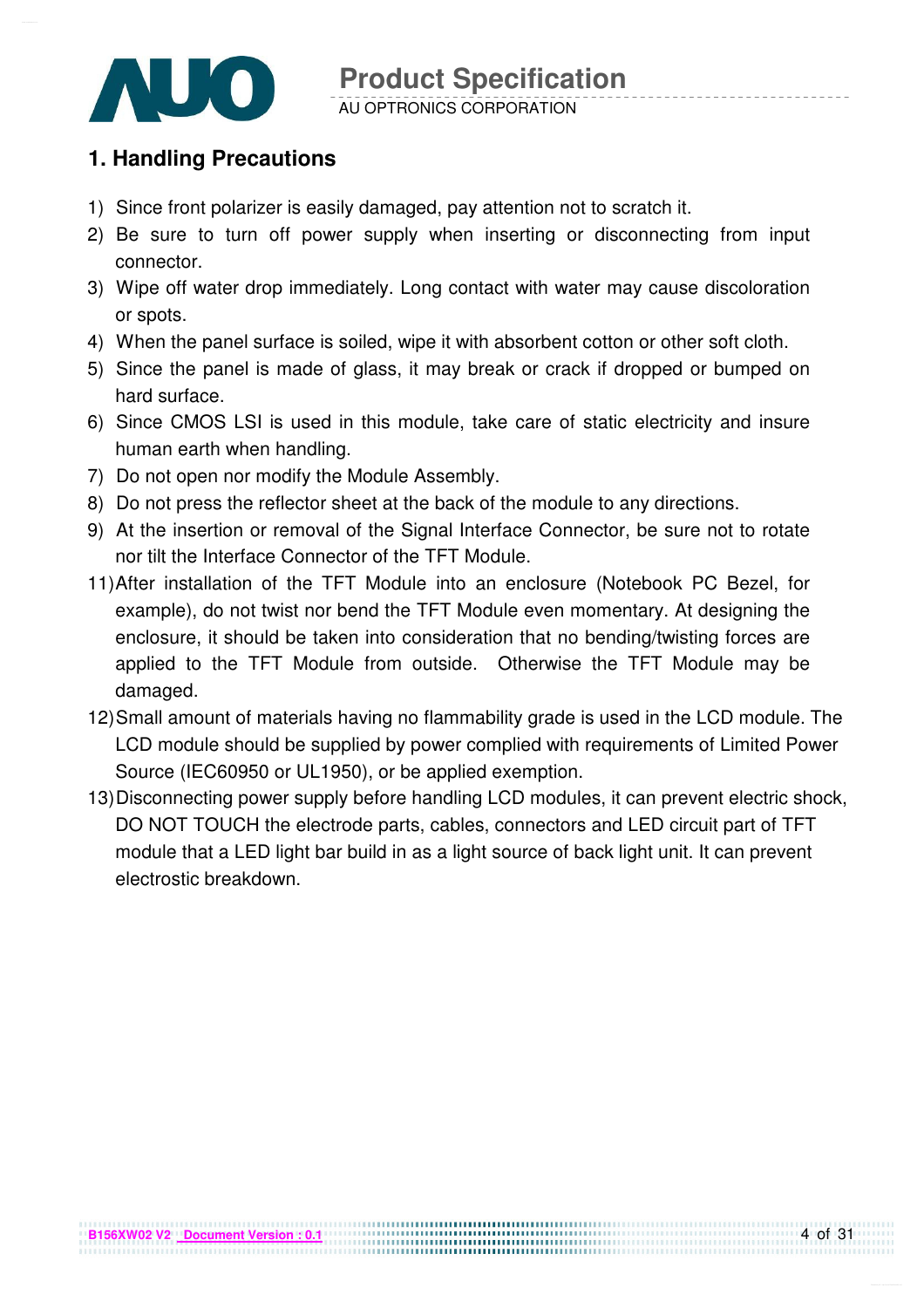

AU OPTRONICS CORPORATION

## **2. General Description**

B156XW02 V2 is a Color Active Matrix Liquid Crystal Display composed of a TFT LCD panel, a driver circuit, and LED backlight system. The screen format is intended to support the 16:9 HD, 1366(H) x768(V) screen and 262k colors (RGB 6-bits data driver) with LED backlight driving circuit. All input signals are LVDS interface compatible.

B156XW02 V2 is designed for a display unit of notebook style personal computer and industrial machine.

## **2.1 General Specification**

The following items are characteristics summary on the table at 25  $\degree$ C condition:

| <b>Items</b><br><b>Unit</b>                                |                        |                                        |                                                            | <b>Specifications</b>                  |      |  |
|------------------------------------------------------------|------------------------|----------------------------------------|------------------------------------------------------------|----------------------------------------|------|--|
| Screen Diagonal                                            | [mm]                   | 394.91                                 |                                                            |                                        |      |  |
| <b>Active Area</b>                                         | [mm]                   | 344.23 X193.54                         |                                                            |                                        |      |  |
| Pixels H x V                                               |                        | 1366x3(RGB) x 768                      |                                                            |                                        |      |  |
| <b>Pixel Pitch</b>                                         | [mm]                   | 0.2588X0.2588                          |                                                            |                                        |      |  |
| <b>Pixel Format</b>                                        |                        | R.G.B. Vertical Stripe                 |                                                            |                                        |      |  |
| Display Mode                                               |                        | Normally White                         |                                                            |                                        |      |  |
| White Luminance (ILED=20mA)<br>(Note: ILED is LED current) | $\lceil cd/m^2 \rceil$ |                                        | 200 typ. (5 points average)<br>170 min. (5 points average) |                                        |      |  |
| <b>Luminance Uniformity</b>                                |                        | 1.25 max. (5 points)                   |                                                            |                                        |      |  |
| <b>Contrast Ratio</b>                                      |                        | 500 typ                                |                                                            |                                        |      |  |
| <b>Response Time</b>                                       | [ms]                   | 8 typ / 16 Max                         |                                                            |                                        |      |  |
| Nominal Input Voltage VDD                                  | [Volt]                 | $+3.3$ typ.                            |                                                            |                                        |      |  |
| <b>Power Consumption</b>                                   | [Watt]                 |                                        |                                                            | 5.6 max. (Include Logic and Blu power) |      |  |
| Weight                                                     | [Grams]                | 450 max.                               |                                                            |                                        |      |  |
| <b>Physical Size</b>                                       | [mm]                   |                                        | Min.                                                       | Typ.                                   | Max. |  |
| <b>Include bracket</b>                                     |                        | Length                                 |                                                            | 359.3                                  | 360  |  |
|                                                            |                        | Width                                  |                                                            | 209.5                                  | 210  |  |
|                                                            |                        | <b>Thickness</b>                       |                                                            |                                        | 5.5  |  |
| <b>Electrical Interface</b>                                |                        | 1 channel LVDS                         |                                                            |                                        |      |  |
| <b>Glass Thickness</b>                                     | [mm]                   | 0.5                                    |                                                            |                                        |      |  |
| <b>Surface Treatment</b>                                   |                        | Glare, Hardness 3H,<br>Reflection 4.3% |                                                            |                                        |      |  |
| <b>Support Color</b>                                       |                        |                                        | 262K colors (RGB 6-bit)                                    |                                        |      |  |

................................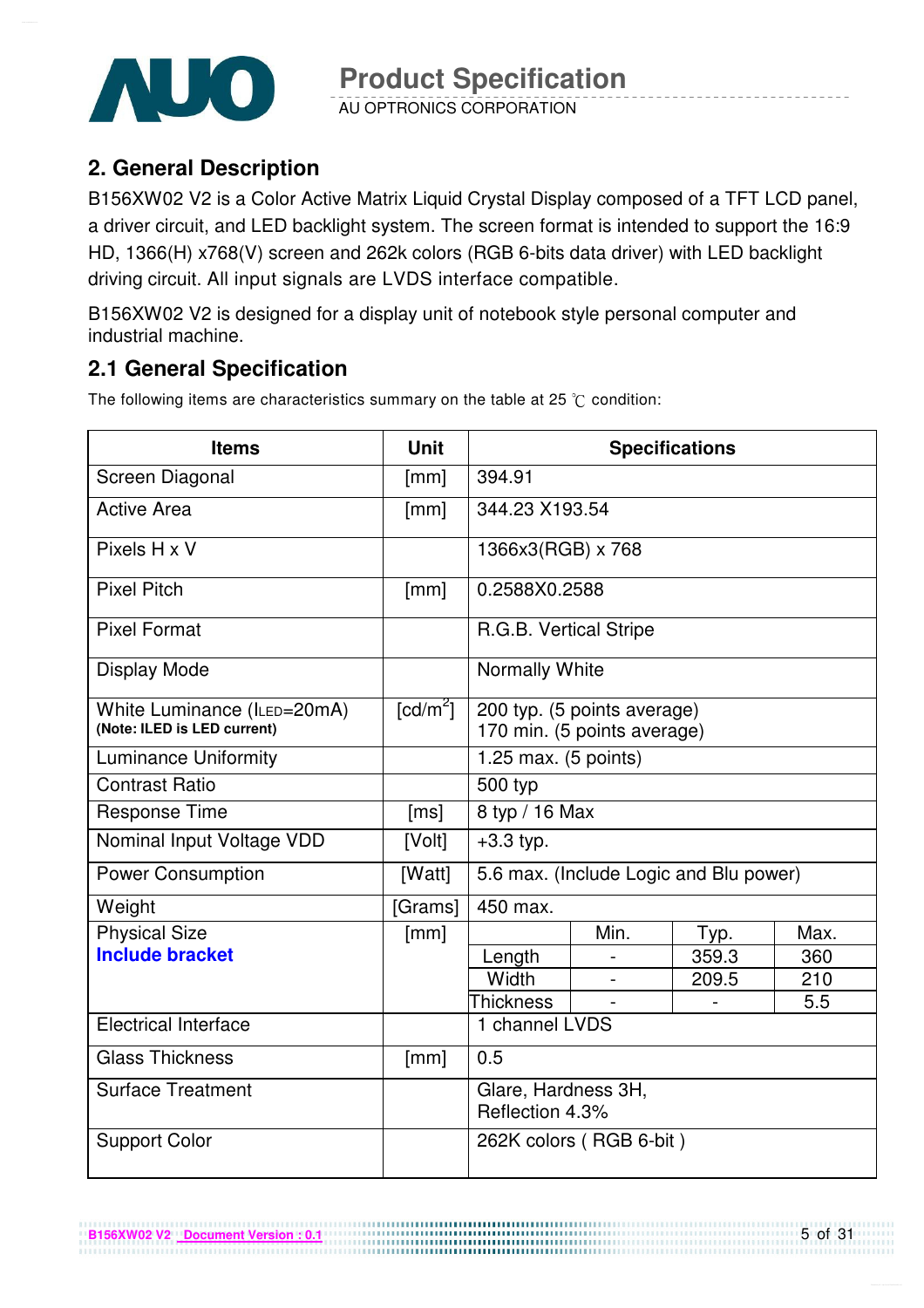

AU OPTRONICS CORPORATION

| Temperature Range<br>Operating<br>Storage (Non-Operating) | $\mathsf{I}^\circ\mathsf{Cl}$<br>$\mathsf{I}^\circ\mathsf{Cl}$ | 0 to $+50$<br>$-20$ to $+60$ |
|-----------------------------------------------------------|----------------------------------------------------------------|------------------------------|
| <b>RoHS Compliance</b>                                    |                                                                | <b>RoHS Compliance</b>       |

## **2.2 Optical Characteristics**

The optical characteristics are measured under stable conditions at 25°C (Room Temperature) :

| Item                                |              | <b>Symbol</b>          | <b>Conditions</b>            | Min.           | Typ.           | Max.           | <b>Unit</b>       | <b>Note</b>    |
|-------------------------------------|--------------|------------------------|------------------------------|----------------|----------------|----------------|-------------------|----------------|
| <b>White Luminance</b><br>ILED=20mA |              |                        | 5 points average             |                | 200            | $\blacksquare$ | cd/m <sup>2</sup> | 1, 4, 5.       |
|                                     |              | $\theta$ R             | <b>Horizontal</b><br>(Right) | 40             | 45             |                |                   |                |
| <b>Viewing Angle</b>                |              | $\theta$ L             | $CR = 10$<br>(Left)          |                | 45             |                | degree            |                |
|                                     |              | ψн                     | <b>Vertical</b><br>(Upper)   | 10             | 15             |                |                   | 4, 9           |
|                                     |              | $\phi_L$               | $CR = 10$<br>(Lower)         | 30             | 35             |                |                   |                |
| Luminance<br><b>Uniformity</b>      |              | $\delta$ <sub>5P</sub> | <b>5 Points</b>              |                | $\blacksquare$ | 1.25           |                   | 1, 3, 4        |
| Luminance<br><b>Uniformity</b>      |              | $\delta$ 13P           | <b>13 Points</b>             |                | $\blacksquare$ | 1.65           |                   | 2, 3, 4        |
| <b>Contrast Ratio</b>               |              | <b>CR</b>              |                              | $\blacksquare$ | 500            | $\blacksquare$ |                   | 4, 6           |
| <b>Cross talk</b>                   |              | %                      |                              |                |                | 4              |                   | 4, 7           |
| <b>Response Time</b>                |              | $T_{r}$                | <b>Rising</b>                | ۰              | 6              | $\blacksquare$ |                   |                |
|                                     |              | $T_{\rm f}$            | <b>Falling</b>               | $\blacksquare$ | $\overline{2}$ |                | msec              | 4, 8           |
|                                     |              | $T_{\rm RT}$           | <b>Rising + Falling</b>      |                | 8              | 16             |                   |                |
| <b>Red</b>                          |              | <b>Rx</b>              |                              | 0.593          | 0.623          | 0.653          |                   |                |
|                                     |              | <b>Ry</b>              |                              | 0.321          | 0.351          | 0.381          |                   |                |
|                                     | <b>Green</b> | Gx                     |                              | 0.306          | 0.336          | 0.366          |                   |                |
| Color /<br><b>Chromaticity</b>      |              | Gy                     |                              | 0.544          | 0.574          | 0.604          |                   |                |
| <b>Coodinates</b>                   |              | <b>Bx</b>              | <b>CIE 1931</b>              | 0.118          | 0.148          | 0.178          |                   | $\overline{4}$ |
|                                     | <b>Blue</b>  | <b>By</b>              |                              | 0.023          | 0.053          | 0.083          |                   |                |
|                                     |              | Wx                     |                              | 0.263          | 0.313          | 0.343          |                   |                |
|                                     | <b>White</b> | <b>Wy</b>              |                              | 0.279          | 0.329          | 0.359          |                   |                |
| <b>NTSC</b>                         |              | $\%$                   |                              |                | 60             |                |                   |                |

6 of 31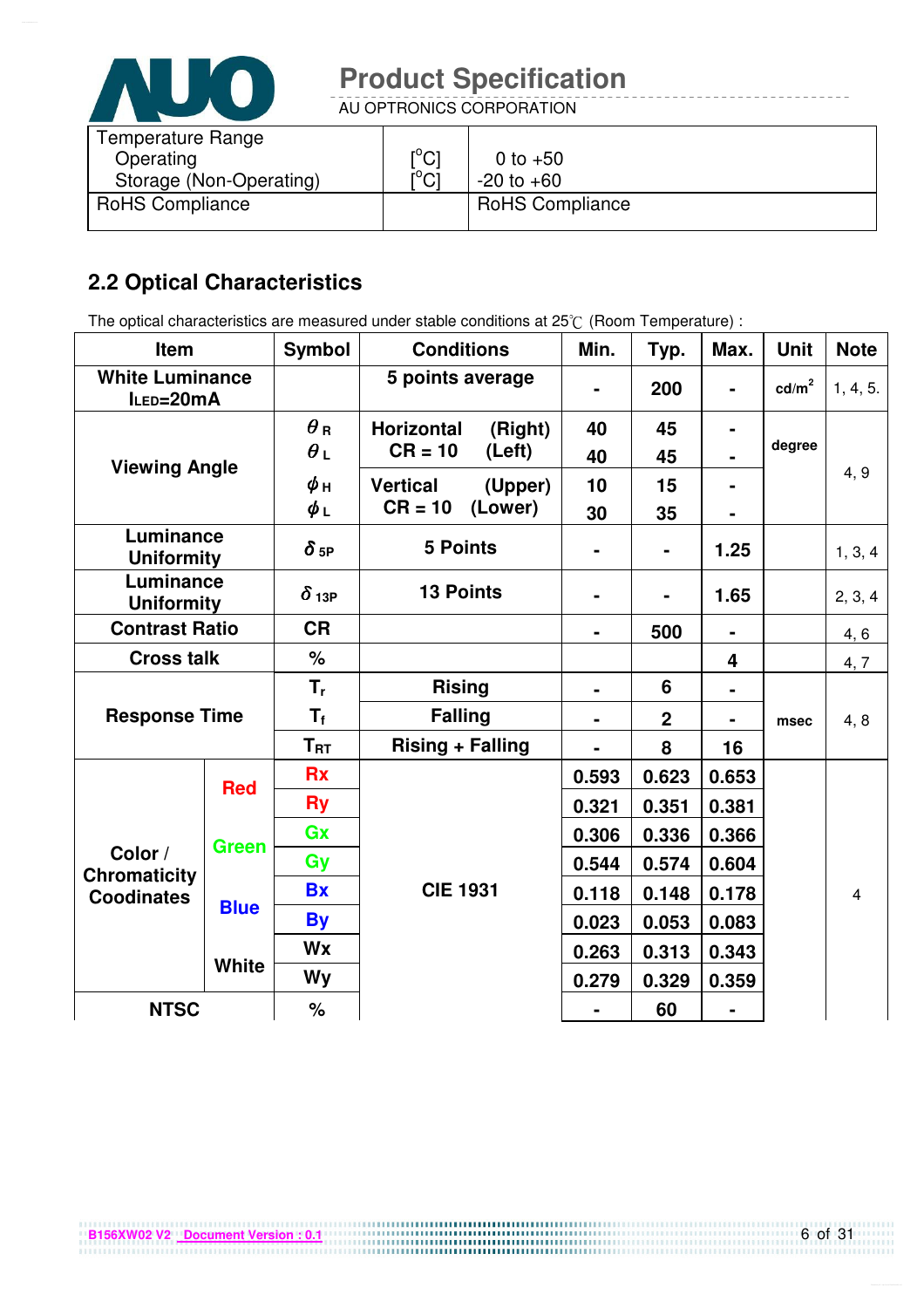

AU OPTRONICS CORPORATION

**Note 1**: 5 points position (Ref: Active area)



**Note 2**: 13 points position (Ref: Active area)



**Note 3**: The luminance uniformity of 5 or13 points is defined by dividing the maximum luminance values by the minimum test point luminance

|                         | Maximum Brightness of five points     |
|-------------------------|---------------------------------------|
| $\delta$ W <sub>5</sub> | Minimum Brightness of five points     |
|                         | Maximum Brightness of thirteen points |
| $\delta$ W13            | Minimum Brightness of thirteen points |

#### **Note 4**: Measurement method

The LCD module should be stabilized at given temperature for 30 minutes to avoid abrupt temperature change during measuring. In order to stabilize the luminance, the measurement should be executed after lighting

7 of 31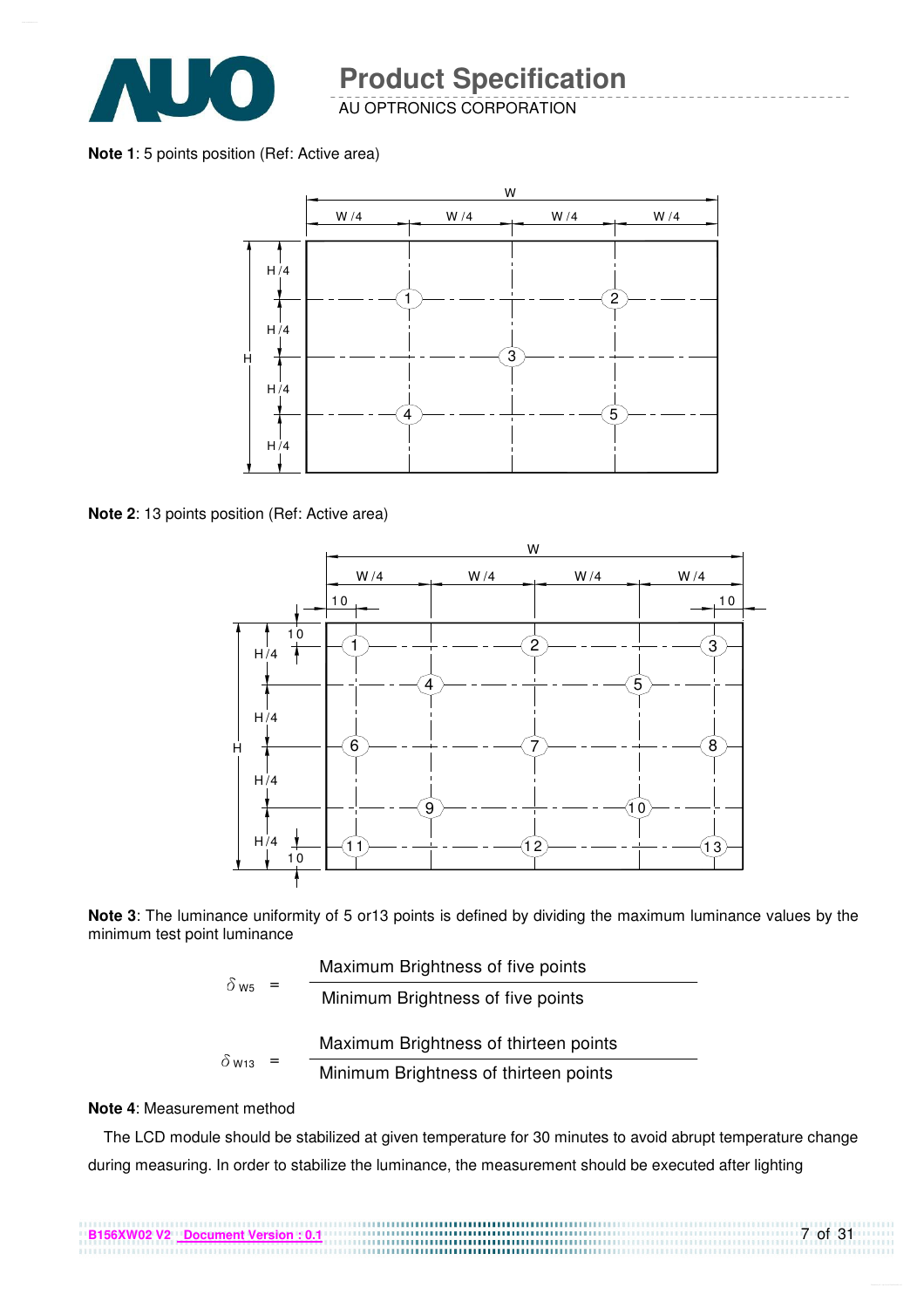

AU OPTRONICS CORPORATION

Backlight for 30 minutes in a stable, windless and dark room, and it should be measured in the center of screen.



Center of the screen

**Note 5** : Definition of Average Luminance of White (Y<sub>L</sub>):

Measure the luminance of gray level 63 at 5 points  $Y_L = [L (1) + L (2) + L (3) + L (4) + L (5)] / 5$ L (x) is corresponding to the luminance of the point X at Figure in Note (1).

#### **Note 6** : Definition of contrast ratio:

Contrast ratio is calculated with the following formula.

Contrast ratio  $(CR)$ = Brightness on the "White" state Brightness on the "Black" state

**Note 7** : Definition of Cross Talk (CT)

 $CT = |Y_B - Y_A| / Y_A \times 100$  (%)

Where

 $Y_A$  = Luminance of measured location without gray level 0 pattern (cd/m<sub>2</sub>)

................................

 $Y_B =$  Luminance of measured location with gray level 0 pattern (cd/m2)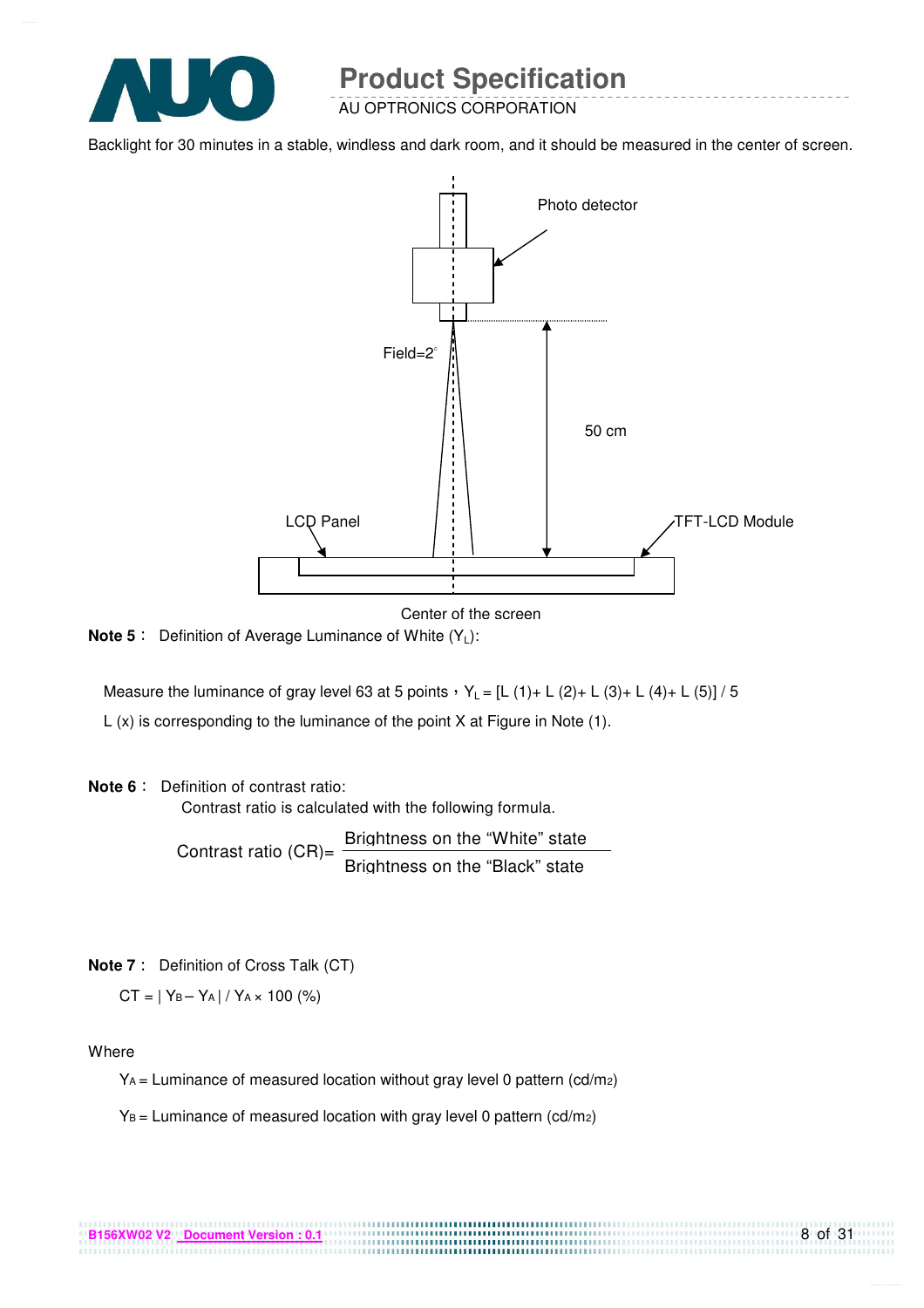

AU OPTRONICS CORPORATION



**Note 8**: Definition of response time:

The output signals of BM-7 or equivalent are measured when the input signals are changed from "Black" to "White" (falling time) and from "White" to "Black" (rising time), respectively. The response time interval between the 10% and 90% of amplitudes. Refer to figure as below.



,,,,,,,,,,,,,,,,,,,,,,,,,,,,,,,,,,,,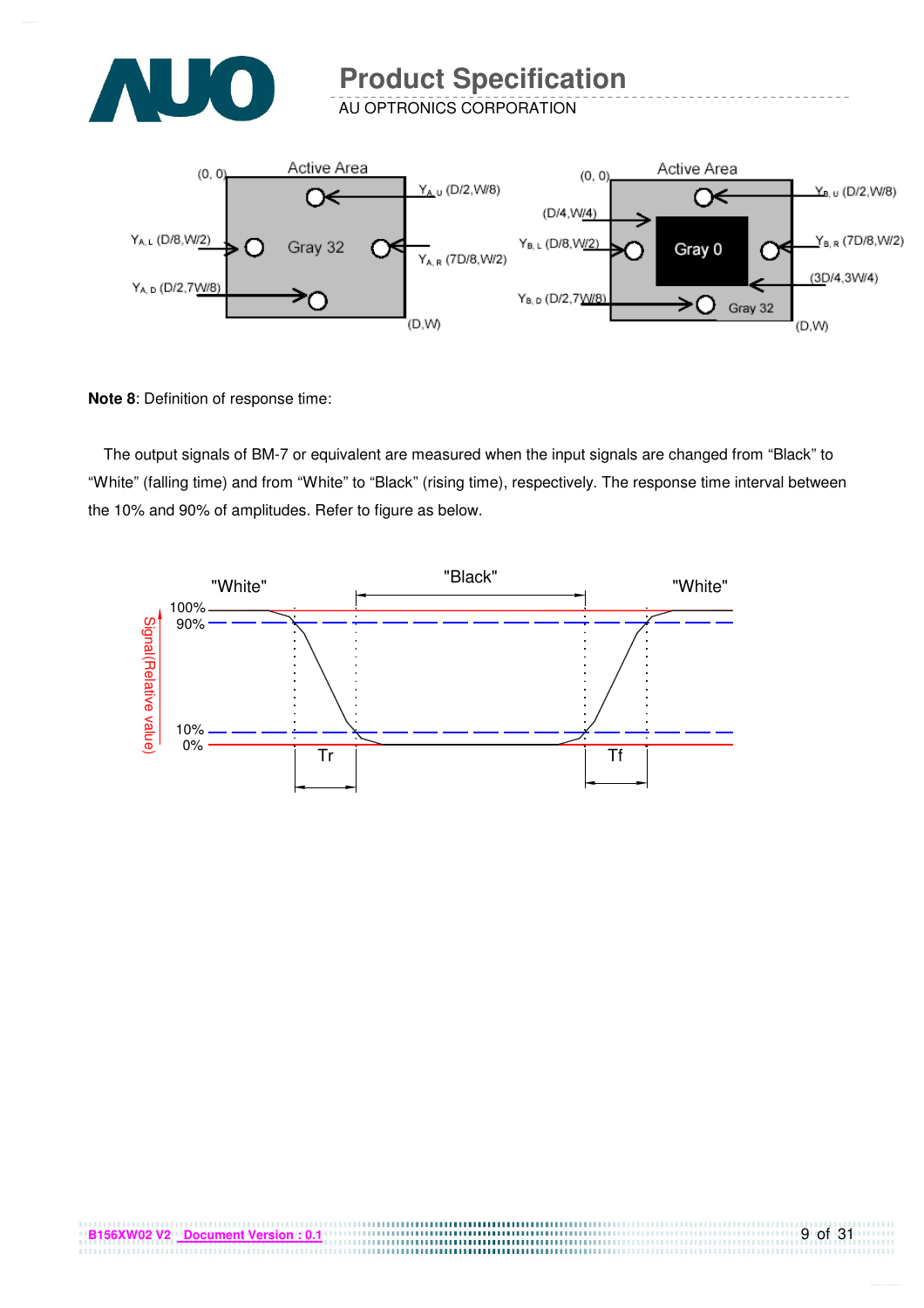

AU OPTRONICS CORPORATION

#### **Note 9**. Definition of viewing angle

Viewing angle is the measurement of contrast ratio  $\geq$  10, at the screen center, over a 180° horizontal and 180° vertical range (off-normal viewing angles). The 180° viewing angle range is broken down as follows; 90° (θ) horizontal left and right and 90° (Φ) vertical, high (up) and low (down). The measurement direction is typically perpendicular to the display surface with the screen rotated about its center to develop the desired measurement viewing angle.

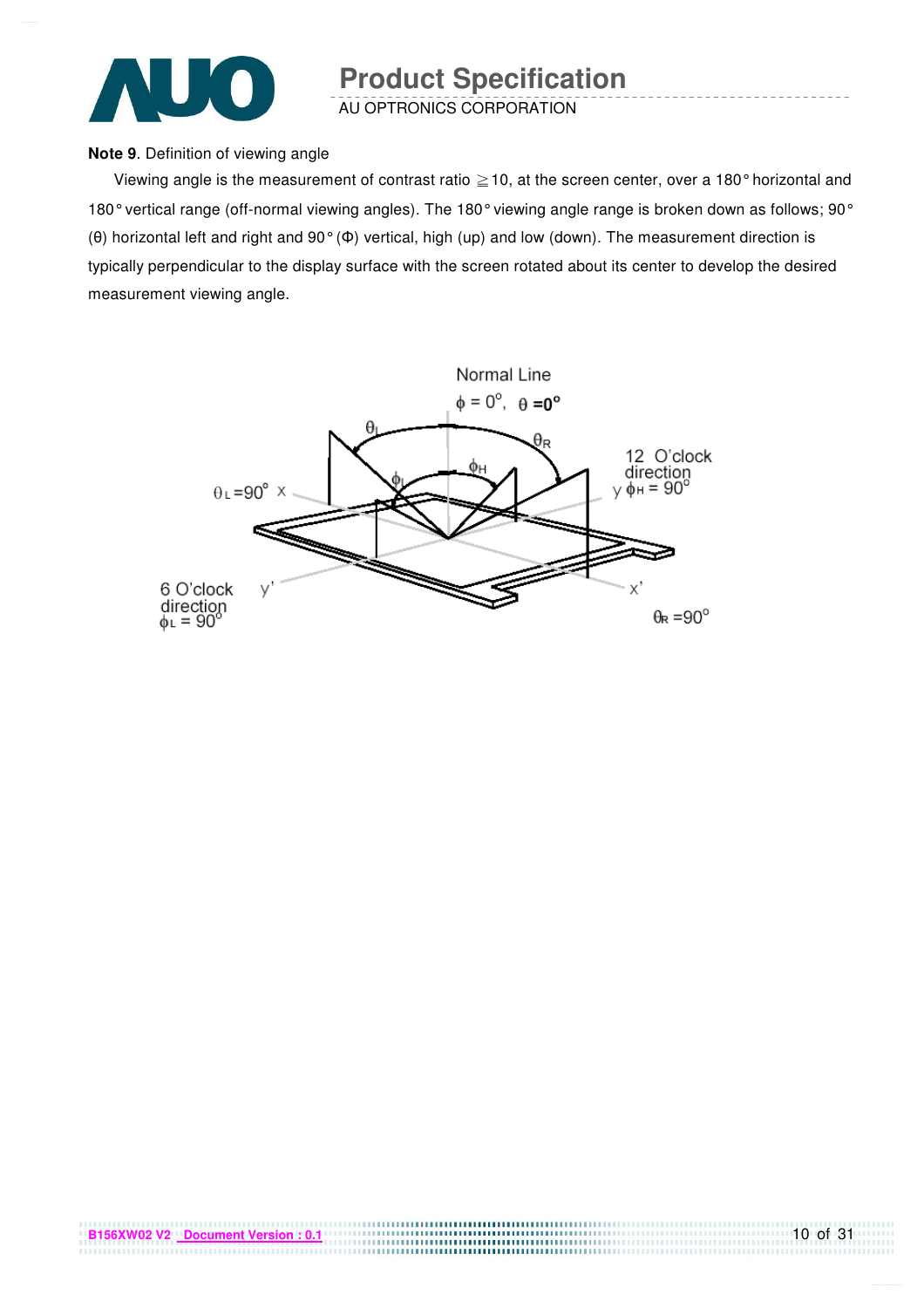

AU OPTRONICS CORPORATION

## **3. Functional Block Diagram**

The following diagram shows the functional block of the 15.6 inches wide Color TFT/LCD 40 Pin one channel Module

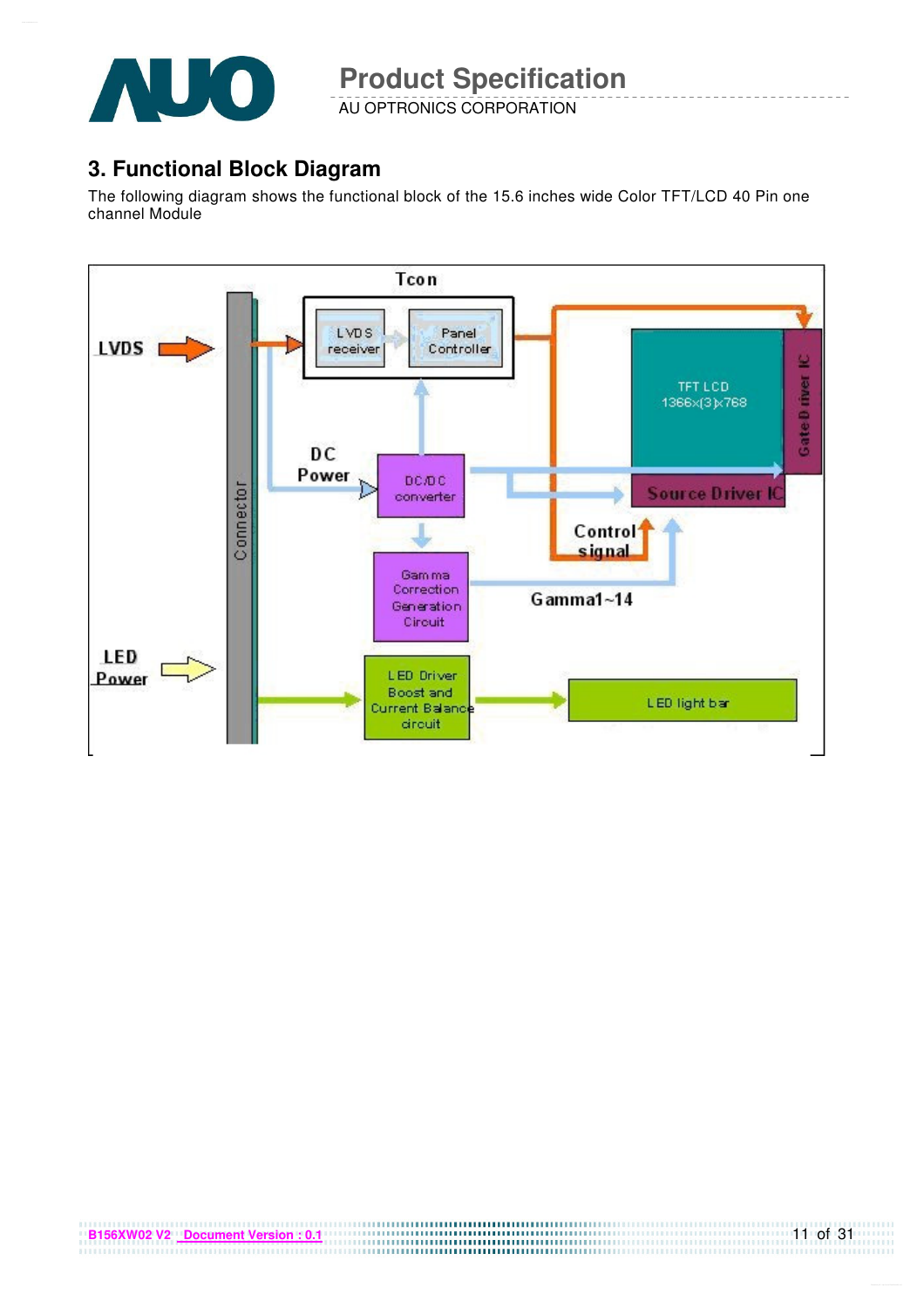

AU OPTRONICS CORPORATION

## **4. Absolute Maximum Ratings**

An absolute maximum rating of the module is as following:

#### **4.1 Absolute Ratings of TFT LCD Module**

| Item                    | <b>Symbol</b> | Min  | <b>Max</b> | Unit   | <b>Conditions</b> |
|-------------------------|---------------|------|------------|--------|-------------------|
| Logic/LCD Drive Voltage | Vin           | -0.3 | +4.U       | [Volt] | Note $1,2$        |

#### **4.2 Absolute Ratings of Environment**

| <b>Item</b>                  | Symbol     | Min   | Max   | Unit                         | <b>Conditions</b> |
|------------------------------|------------|-------|-------|------------------------------|-------------------|
| <b>Operating Temperature</b> | TOP        |       | $+50$ | [°C]                         | Note 4            |
| <b>Operation Humidity</b>    | <b>HOP</b> |       | 95    | [%RH]                        | Note 4            |
| Storage Temperature          | TST        | $-20$ | $+60$ | $\mathsf{I}^\circ\mathsf{C}$ | Note 4            |
| <b>Storage Humidity</b>      | <b>HST</b> | b     | 95    | [%RH]                        | Note 4            |

Note 1: At Ta (25°C)

Note 2: Permanent damage to the device may occur if exceed maximum values

Note 3: LED specification refer to section 5.2

Note 4: For quality performance, please refer to AUO IIS (Incoming Inspection Standard).



....................................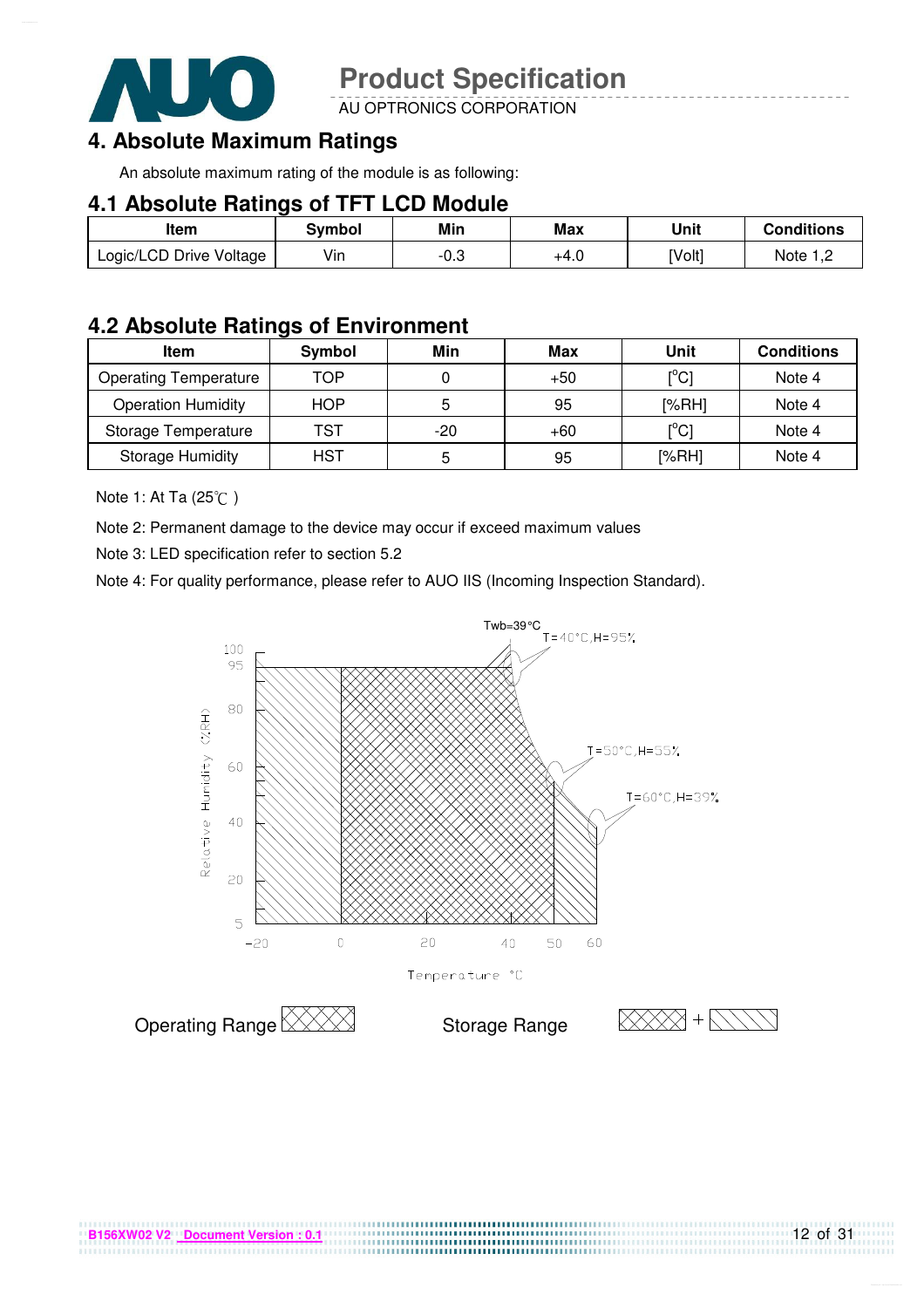AU OPTRONICS CORPORATION

#### **5. Electrical Characteristics**

#### **5.1 TFT LCD Module**

#### **5.1.1 Power Specification**

Input power specifications are as follows;

The power specification are measured under  $25^{\circ}$ C and frame frenquency under 60Hz

| <b>Symble</b> | <b>Parameter</b>                                      | Min  | <b>Typ</b> | <b>Max</b> | <b>Units</b>  | <b>Note</b> |
|---------------|-------------------------------------------------------|------|------------|------------|---------------|-------------|
| <b>VDD</b>    | Logic/LCD Drive<br>Voltage                            | 3.0  | 3.3        | 3.6        | [Volt]        |             |
| <b>PDD</b>    | <b>VDD Power</b>                                      | $\,$ |            | 1.2        | [Watt]        | Note 1      |
| IDD           | <b>IDD Current</b>                                    |      | 250        | 400        | [mA]          | Note 1      |
| <b>IRush</b>  | <b>Inrush Current</b>                                 |      |            | 1500       | [mA]          | Note 2      |
| <b>VDDrp</b>  | Allowable<br>Logic/LCD Drive<br><b>Ripple Voltage</b> |      |            | 100        | [mV]<br>$p-p$ |             |

Note 1 : Maximum Measurement Condition : Black Pattern at 3.3V driving voltage. ( $P_{max}=V_{3.3} \times I_{black}$ )



Note 2: Measure Condition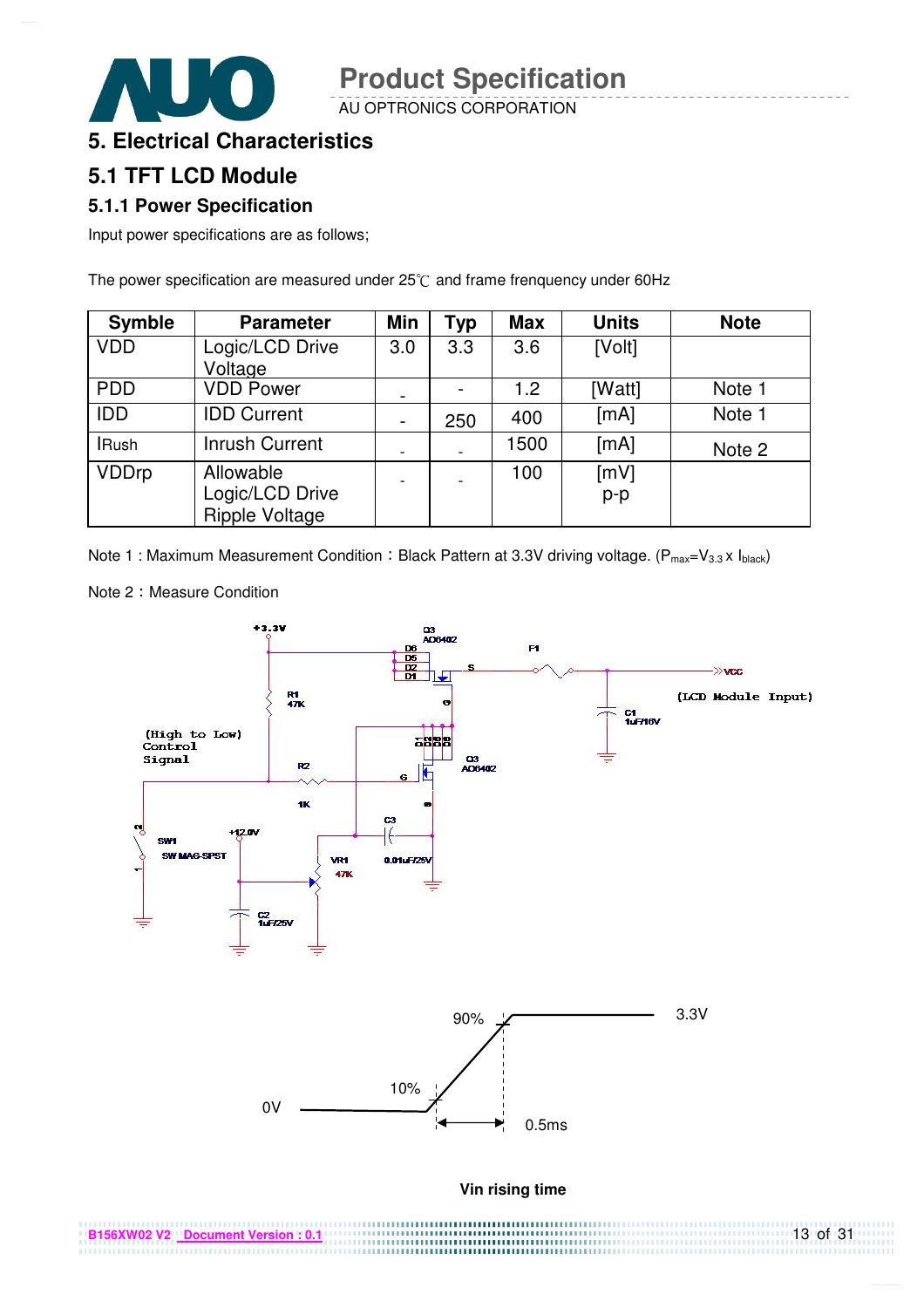

AU OPTRONICS CORPORATION

#### **5.1.2 Signal Electrical Characteristics**

Input signals shall be low or High-impedance state when VDD is off.

| <b>Parameter</b>           | <b>Condition</b>                                    | Min    | <b>Max</b> | Unit |
|----------------------------|-----------------------------------------------------|--------|------------|------|
| $\mathsf{V}_{\mathsf{th}}$ | Differential Input High<br>Threshold (Vcm=+1.2V)    |        | 100        | [mV] |
| $\mathsf{V}_{\mathsf{tl}}$ | Differential Input Low<br>Threshold ( $Vcm=+1.2V$ ) | $-100$ |            | [mV] |
| $\mathsf{V}_{\mathsf{ID}}$ | Differential Input<br>Voltage                       | 100    | 600        | [mV] |
| $V_{\text{cm}}$            | Differential Input<br>Common Mode Voltage           | 1.125  | 1.375      | [V]  |

Signal electrical characteristics are as follows;

Note: LVDS Signal Waveform

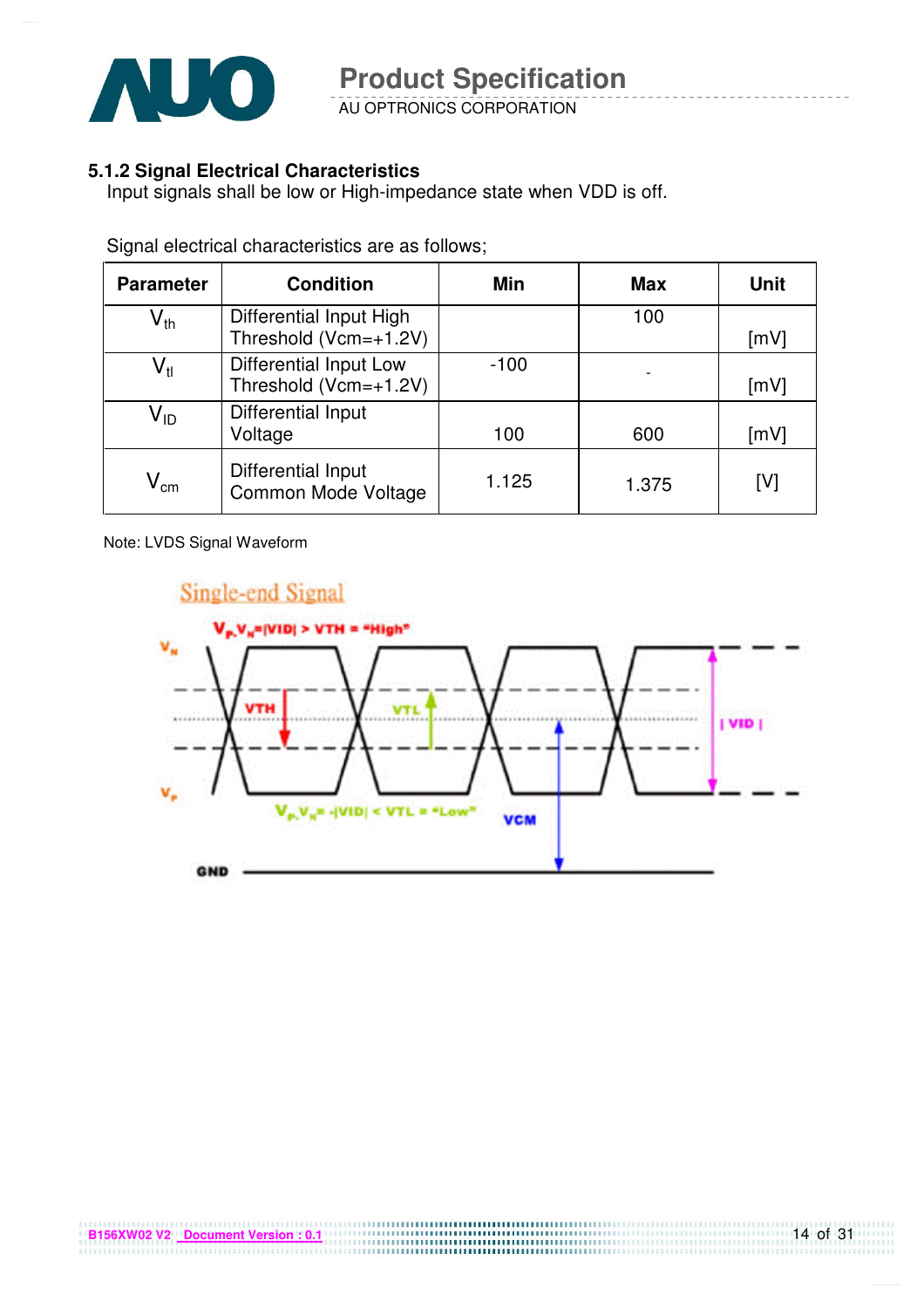

AU OPTRONICS CORPORATION

#### **5.2.1 LED characteristics**

| <b>Parameter</b>                      | <b>Symbol</b> | Min                      | Typ                      | <b>Max</b> | <b>Units</b> | <b>Condition</b>                 |
|---------------------------------------|---------------|--------------------------|--------------------------|------------|--------------|----------------------------------|
| <b>Backlight Power</b><br>Consumption | <b>PLED</b>   | $\overline{\phantom{0}}$ | $\overline{\phantom{0}}$ | <b>TBD</b> | [Watt]       | (Ta=25℃), Note 1<br>$Vin = 12V$  |
| <b>LED Life-Time</b>                  | N/A           | 10,000                   | $\overline{\phantom{0}}$ |            | Hour         | (Ta=25°C), Note 2<br>$I_F=20$ mA |

**Note 1:** Calculator value for reference P<sub>LED</sub> = VF (Normal Distribution) \* IF (Normal Distribution) / Efficiency **Note 2:** The LED life-time define as the estimated time to 50% degradation of initial luminous.

#### **5.2.2 Backlight input signal characteristics**

**B156XW02 V2** Document Version : 0.0

| <b>Parameter</b>                             | Symbol         | Min | <b>Typ</b> | <b>Max</b> | <b>Units</b> | <b>Remark</b>          |
|----------------------------------------------|----------------|-----|------------|------------|--------------|------------------------|
| <b>LED Power Supply</b>                      | <b>VLED</b>    | 6.0 | 12.0       | 21.0       | [Volt]       |                        |
| <b>LED Enable Input</b><br><b>High Level</b> |                | 2.5 |            | 5.5        | [Volt]       |                        |
| <b>LED Enable Input</b><br>Low Level         | <b>VLED EN</b> |     |            | 0.8        | [Volt]       | Define as              |
| <b>PWM Logic Input</b><br><b>High Level</b>  | VPWM EN        | 2.5 |            | 5.5        | [Volt]       | Connector<br>Interface |
| <b>PWM Logic Input</b><br>Low Level          |                |     |            | 0.8        | [Volt]       | $(Ta=25^{\circ}C)$     |
| <b>PWM Input Frequency</b>                   | <b>FPWM</b>    | 100 | --         | <b>TBD</b> | Hz           |                        |
| <b>PWM Duty Ratio</b>                        | Duty           | 5   |            | 100        | $\%$         |                        |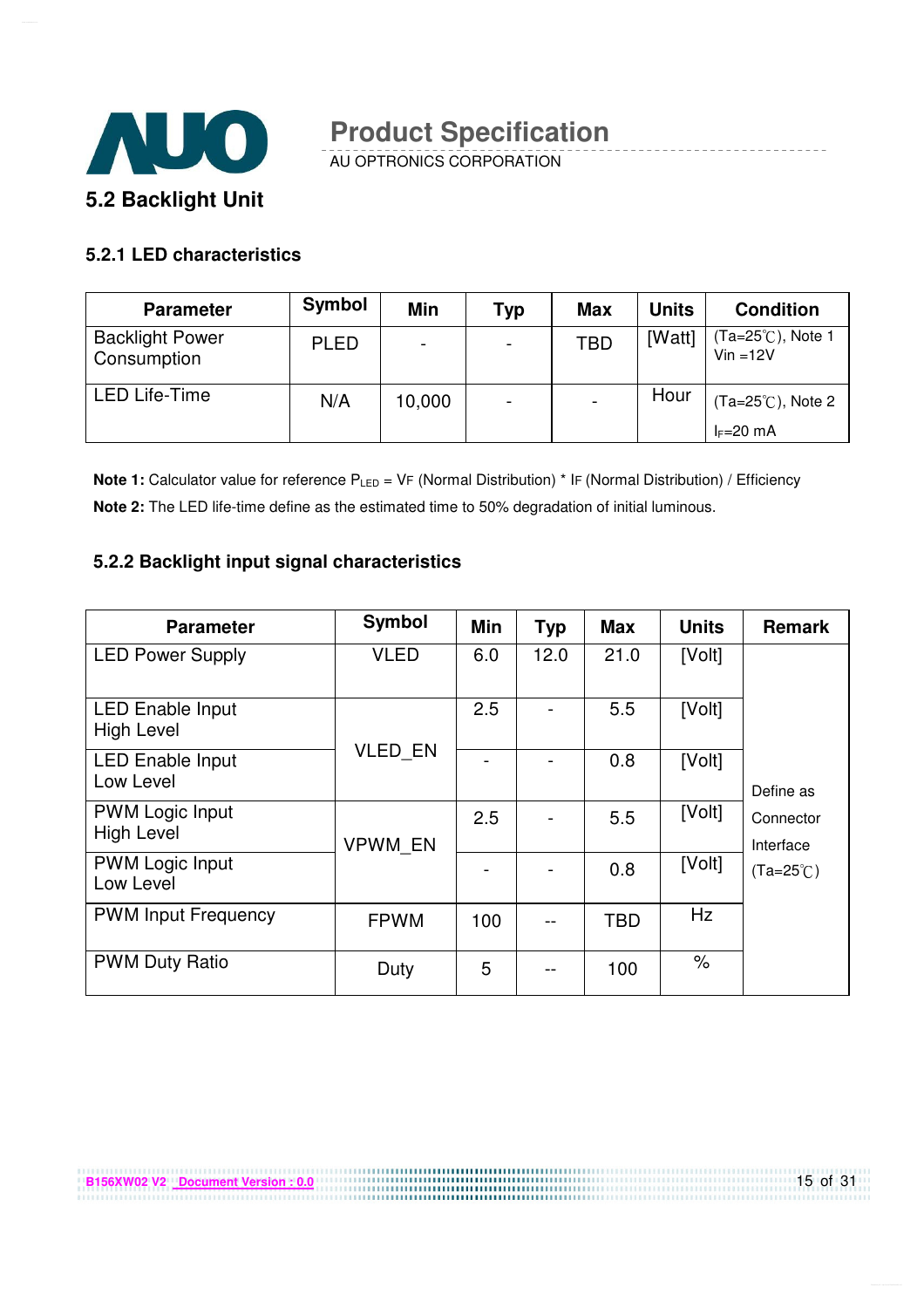

AU OPTRONICS CORPORATION **Product Specification** 

## **6. Signal Interface Characteristic**

#### **6.1 Pixel Format Image**

Following figure shows the relationship of the input signals and LCD pixel format.

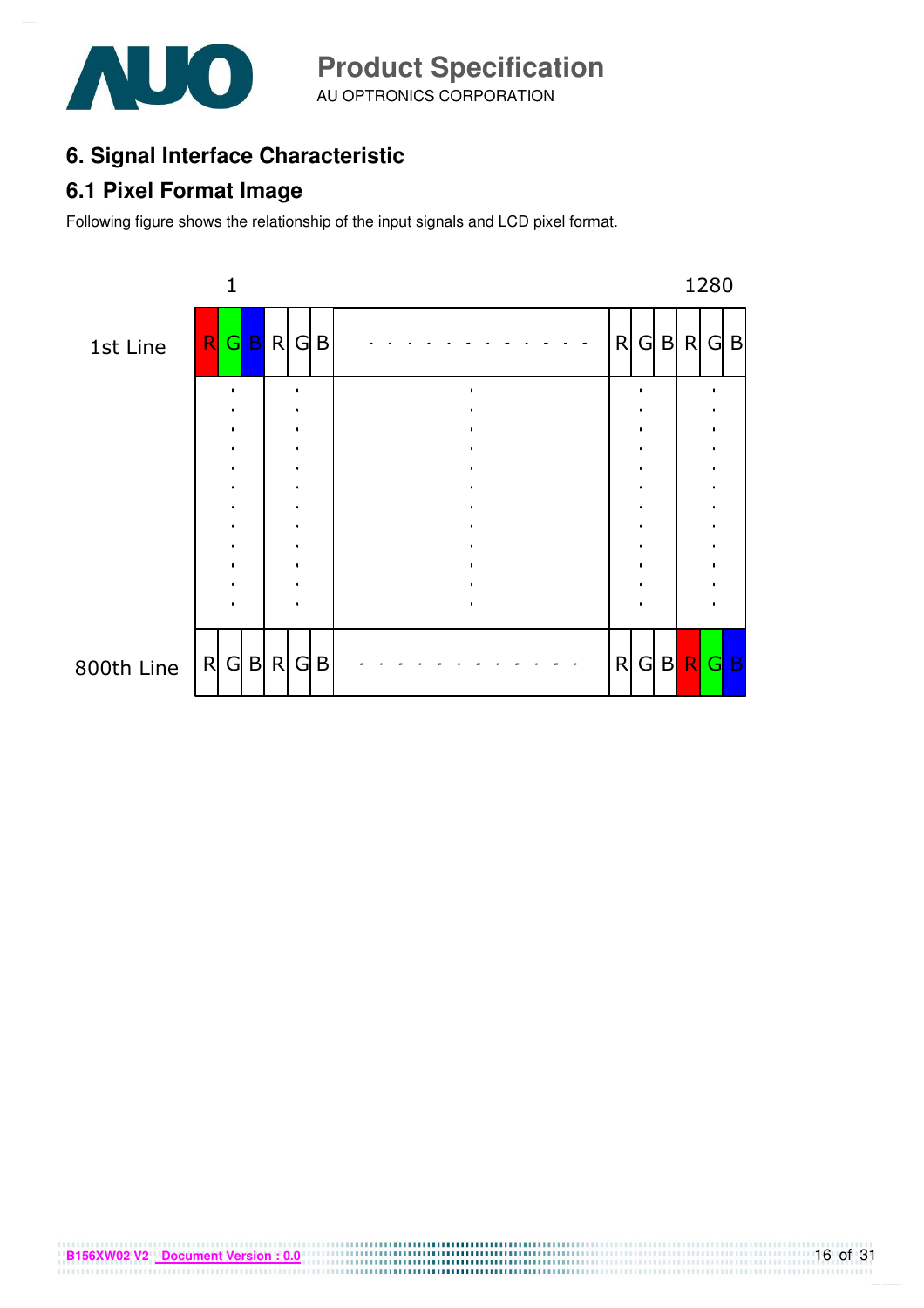

AU OPTRONICS CORPORATION

## **6.2 The Input Data Format**



| <b>Signal Name</b>                                                                                       | <b>Description</b>                                                                                                                  |                                                                                                                                                 |
|----------------------------------------------------------------------------------------------------------|-------------------------------------------------------------------------------------------------------------------------------------|-------------------------------------------------------------------------------------------------------------------------------------------------|
| R <sub>5</sub><br>R <sub>4</sub><br>R <sub>3</sub><br>R <sub>2</sub><br>R1<br>R <sub>0</sub>             | Red Data 5 (MSB)<br>Red Data 4<br>Red Data 3<br>Red Data 2<br>Red Data 1<br>Red Data 0 (LSB)<br>Red-pixel Data                      | Red-pixel Data<br>Each red pixel's brightness data consists of<br>these 6 bits pixel data.                                                      |
| G <sub>5</sub><br>G <sub>4</sub><br>G <sub>3</sub><br>G <sub>2</sub><br>G <sub>1</sub><br>G <sub>0</sub> | Green Data 5 (MSB)<br>Green Data 4<br>Green Data 3<br>Green Data 2<br>Green Data 1<br>Green Data 0 (LSB)<br>Green-pixel Data        | Green-pixel Data<br>Each green pixel's brightness data consists of<br>these 6 bits pixel data.                                                  |
| <b>B5</b><br><b>B4</b><br>B <sub>3</sub><br><b>B2</b><br><b>B1</b><br>B <sub>0</sub>                     | Blue Data 5 (MSB)<br>Blue Data 4<br>Blue Data 3<br>Blue Data 2<br><b>Blue Data 1</b><br>Blue Data 0 (LSB)<br><b>Blue-pixel Data</b> | <b>Blue-pixel Data</b><br>Each blue pixel's brightness data consists of<br>these 6 bits pixel data.                                             |
| <b>RxCLKIN</b>                                                                                           | Data Clock                                                                                                                          | The signal is used to strobe the pixel data and<br>DE signals. All pixel data shall be valid at the<br>falling edge when the DE signal is high. |
| DE                                                                                                       | <b>Display Timing</b>                                                                                                               | This signal is strobed at the falling edge of<br>RxCLKIN. When the signal is high, the pixel<br>data shall be valid to be displayed.            |
| VS                                                                                                       | <b>Vertical Sync</b>                                                                                                                | The signal is synchronized to RxCLKIN.                                                                                                          |
| <b>HS</b>                                                                                                | <b>Horizontal Sync</b>                                                                                                              | The signal is synchronized to RxCLKIN.                                                                                                          |

Note: Output signals from any system shall be low or High-impedance state when VDD is off.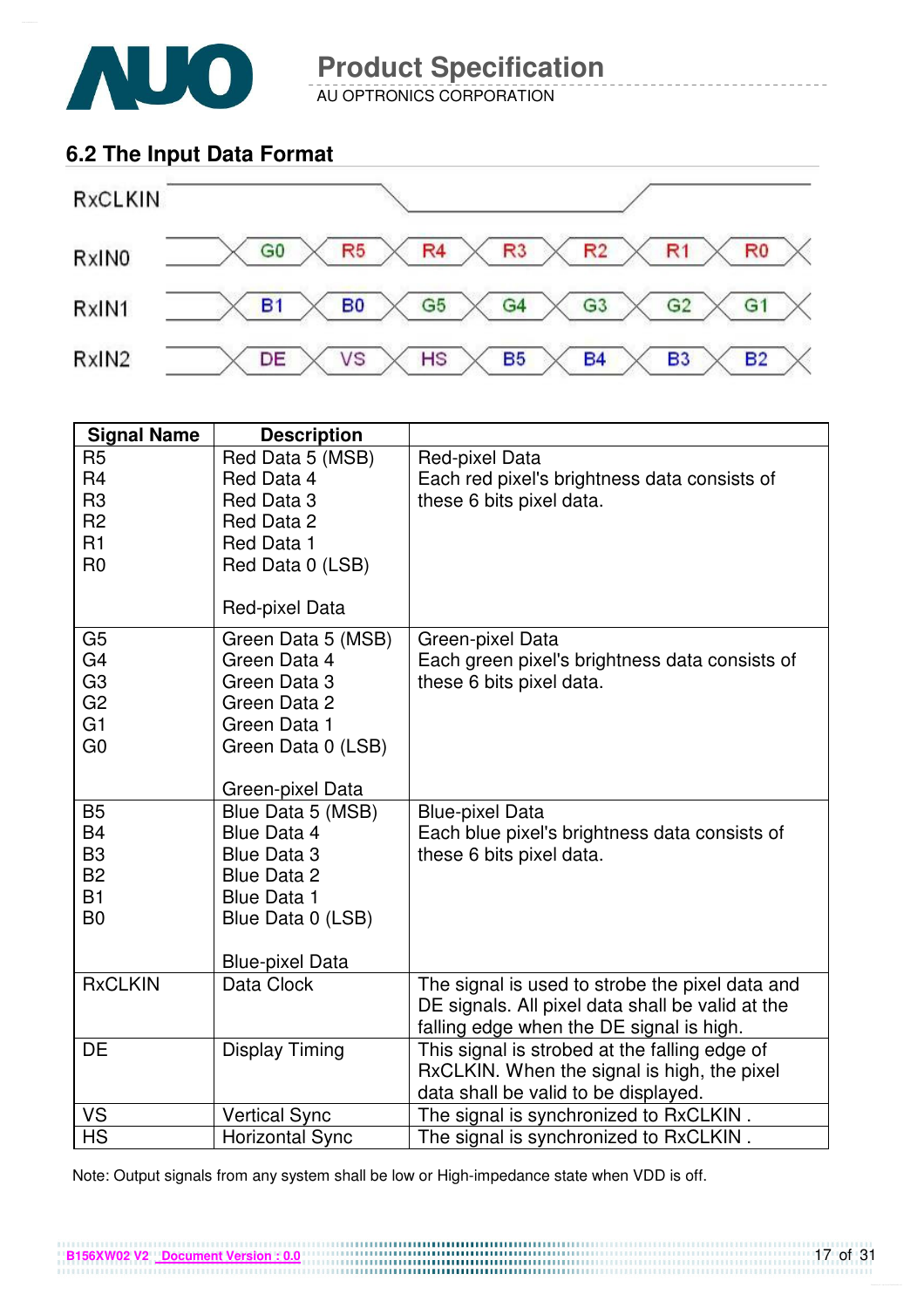

## **6.3 Integration Interface Requirement**

#### **6.3.1 Connector Description**

Physical interface is described as for the connector on module.

These connectors are capable of accommodating the following signals and will be following components.

| <b>Connector Name / Designation</b> | <b>For Signal Connector</b>       |
|-------------------------------------|-----------------------------------|
| Manufacturer                        | <b>IPEX</b> or compatible         |
| Type / Part Number                  | IPEX 20455-040E-12R or compatible |
| <b>Mating Housing/Part Number</b>   | IPEX 20455-043T-12 or compatible  |

#### **6.3.2 Pin Assignment**

LVDS is a differential signal technology for LCD interface and high speed data transfer device.

| PIN#           | <b>Signal Name</b> | <b>Description</b>                                  |
|----------------|--------------------|-----------------------------------------------------|
| 1              | <b>NC</b>          | No Connection (Reserve)                             |
| $\overline{c}$ | <b>VDD</b>         | Power Supply +3.3V                                  |
| 3              | <b>VDD</b>         | Power Supply +3.3V                                  |
| 4              | <b>VEDID</b>       | EDID +3.3V Power                                    |
| 5              | <b>NC</b>          | No Connect (Reserve)                                |
| 6              | <b>CLK EDID</b>    | <b>EDID Clock Input</b>                             |
| $\overline{7}$ | DAT_EDID           | <b>EDID Data Input</b>                              |
| 8              | RxOIN0-            | -LVDS Differential Data INPUT(Odd R0-R5,G0)         |
| 9              | RxOIN0+            | +LVDS Differential Data INPUT(Odd R0-R5,G0)         |
| 10             | <b>VSS</b>         | Ground                                              |
| 11             | RxOIN1-            | -LVDS Differential Data INPUT(Odd G1-G5,B0-B1)      |
| 12             | RxOIN1+            | +LVDS Differential Data INPUT(Odd G1-G5,B0-B1)      |
| 13             | <b>VSS</b>         | Ground                                              |
| 14             | RxOIN2-            | -LVDS Differential Data INPUT(Odd B2-B5,HS,VS,DE)   |
| 15             | RxOIN2+            | +LVDS Differential Data INPUT(Odd B2-B5,HS, VS, DE) |
| 16             | <b>VSS</b>         | Ground                                              |
| 17             | RxOCKIN-           | -LVDS Odd Differential Clock INPUT                  |
| 18             | RxOCKIN+           | -LVDS Odd Differential Clock INPUT                  |
| 19             | <b>VSS</b>         | Ground                                              |
| 20             | <b>NC</b>          | No connection                                       |
| 21             | <b>NC</b>          | No connection                                       |
| 22             | <b>NC</b>          | No connection                                       |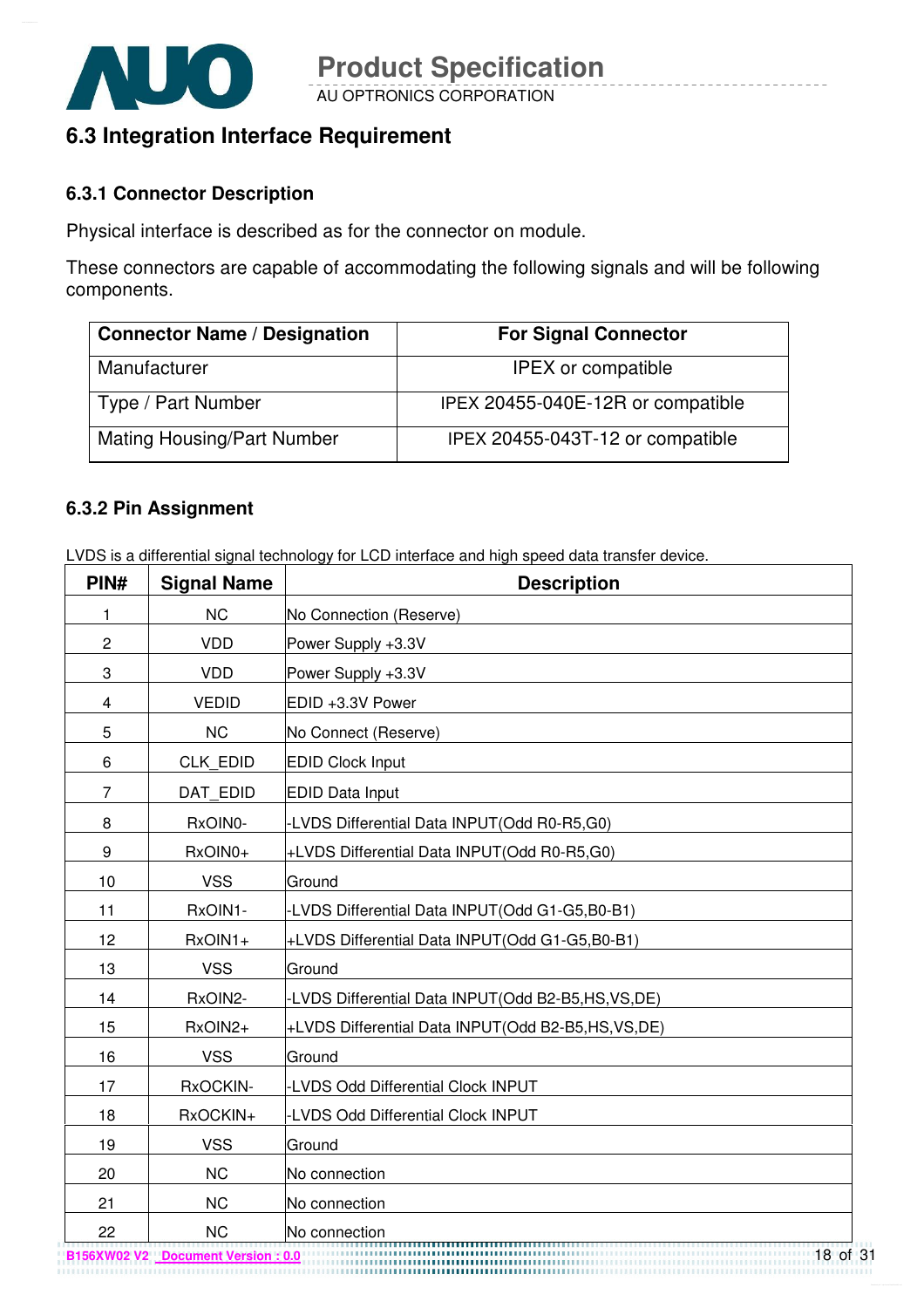

AU OPTRONICS CORPORATION

| 23 | <b>NC</b>       | No connection                  |
|----|-----------------|--------------------------------|
| 24 | NC              | No connection                  |
| 25 | <b>NC</b>       | No connection                  |
| 26 | NC              | No connection                  |
| 27 | NC              | No connection                  |
| 28 | NC              | No connection                  |
| 29 | NC              | No connection                  |
| 30 | <b>NC</b>       | No connection                  |
| 31 | <b>VLED_GND</b> | <b>LED Ground</b>              |
| 32 | <b>VLED GND</b> | <b>LED Ground</b>              |
| 33 | <b>VLED GND</b> | <b>LED Ground</b>              |
| 34 | <b>NC</b>       | <b>No Connection (Reserve)</b> |
| 35 | <b>VPWM EN</b>  | <b>PWM logic input level</b>   |
| 36 | <b>VLED EN</b>  | <b>LED enable input level</b>  |
| 37 | <b>NC</b>       | <b>No Connection (Reserve)</b> |
| 38 | <b>VLED</b>     | <b>LED Power Supply 6-21V</b>  |
| 39 | <b>VLED</b>     | <b>LED Power Supply 6-21V</b>  |
| 40 | <b>VLED</b>     | <b>LED Power Supply 6-21V</b>  |



Note1: Input signals shall be low or High-impedance state when VDD is off.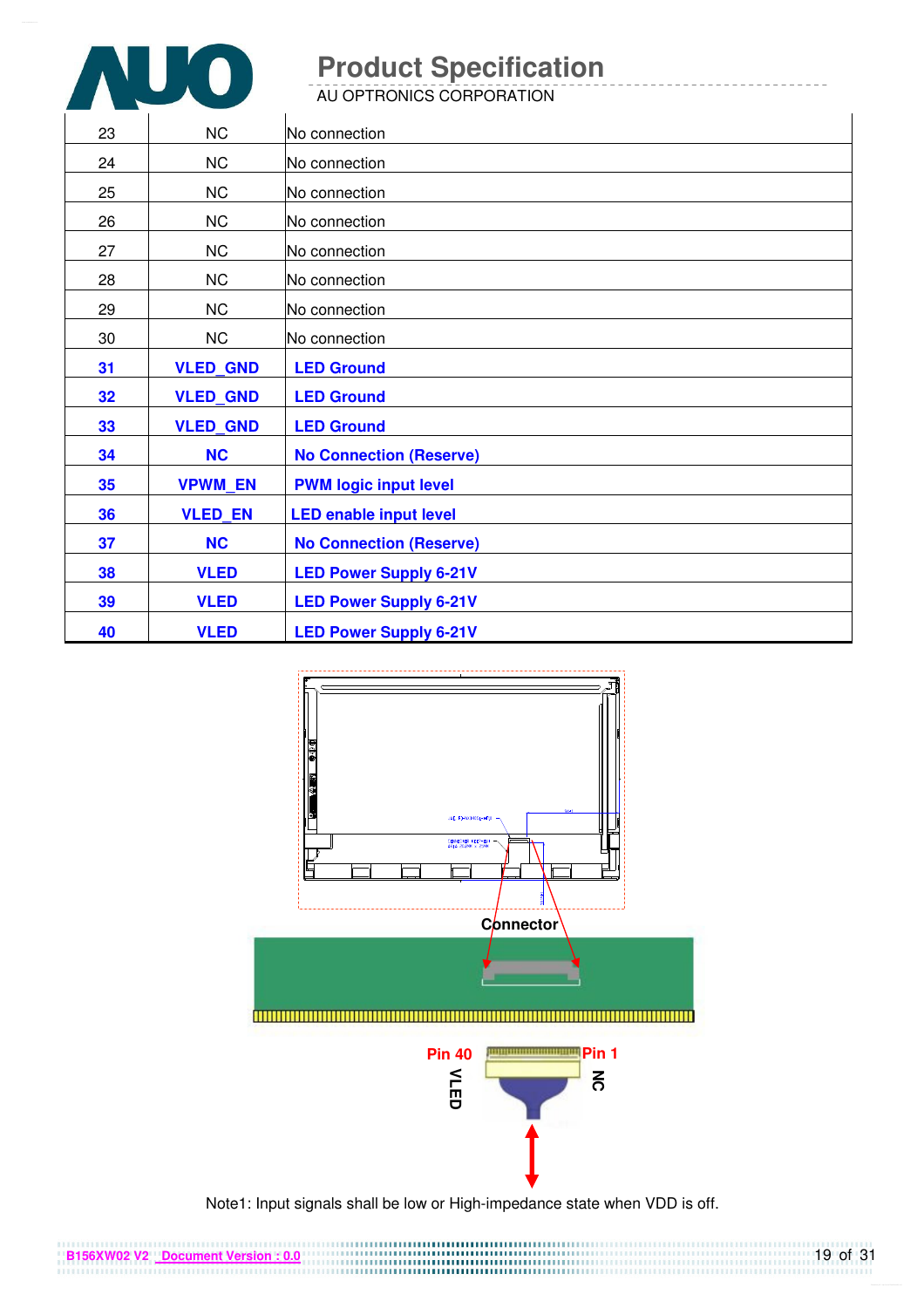

AU OPTRONICS CORPORATION

#### **6.4.1 Timing Characteristics**

Basically, interface timings should match the 1366x768 /60Hz manufacturing guide line timing.

|                   | <b>Parameter</b>       | Symbol                   | Min. | Typ. | Max. | Unit                        |
|-------------------|------------------------|--------------------------|------|------|------|-----------------------------|
|                   | <b>Frame Rate</b>      |                          | 50   | 60   | TBD  | Hz                          |
|                   | <b>Clock frequency</b> | $1/T_{\text{Clock}}$     | 65   | 69.3 | 72   | <b>MHz</b>                  |
|                   | <b>Period</b>          | $\mathbf{T}_{\vee}$      | 776  | 808  | 1023 |                             |
| <b>Vertical</b>   | <b>Active</b>          | T <sub>VD</sub>          |      | 768  |      | $T_{Line}$                  |
| <b>Section</b>    | <b>Blanking</b>        | $\mathsf{T}_{\text{VB}}$ | 8    | 40   | 255  |                             |
|                   | <b>Period</b>          | $\mathsf{T}_\mathsf{H}$  | 1396 | 1606 | 2047 |                             |
| <b>Horizontal</b> | <b>Active</b>          | $T_{HD}$                 |      | 1366 |      | $\mathbf{T}_{\text{Clock}}$ |
| <b>Section</b>    | <b>Blanking</b>        | $\textsf{T}_{\sf HB}$    | 30   | 240  | 681  |                             |

Note : DE mode only

#### **6.4.2 Timing diagram**

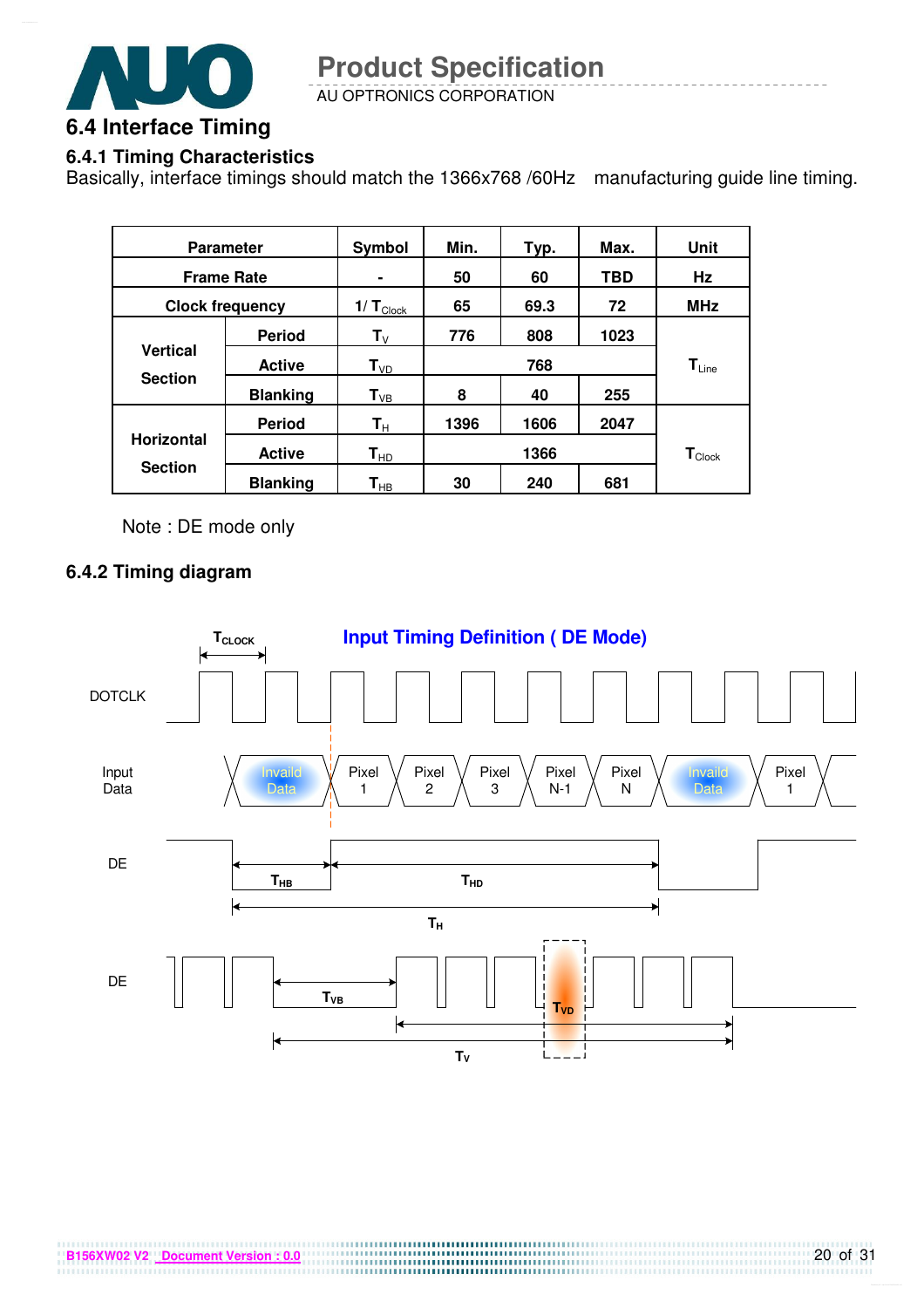

#### **6.5 Power ON/OFF Sequence**

**B156XW02 V2 Document Version : 0.0**

Power on/off sequence is as follows. Interface signals and LED on/off sequence are also shown in the chart. Signals from any system shall be Hi-Z state or low level when VDD is off



| <b>Power Sequence Timing</b> |             |      |      |              |
|------------------------------|-------------|------|------|--------------|
|                              | Value       |      |      |              |
| <b>Parameter</b>             | Min.        | Typ. | Max. | <b>Units</b> |
| T <sub>1</sub>               | 0.5         |      | 10   |              |
| T <sub>2</sub>               | 0           |      | 50   |              |
| T <sub>3</sub>               | $\mathbf 0$ |      | 50   |              |
| T4                           | 0.5         |      | 10   |              |
| T <sub>5</sub>               | 10          | ۰    | ۰    |              |
| T <sub>6</sub>               | 10          |      |      |              |
| T7                           | 0           |      | ۰    | ms           |
| T <sub>8</sub>               | 10          |      |      |              |
| T9                           | $\pmb{0}$   | ۰    | 10   |              |
| <b>T10</b>                   | 200         |      |      |              |
| <b>T11</b>                   | 0.5         |      | 50   |              |
| T <sub>12</sub>              | $\pmb{0}$   | ۰    | 10   |              |
| <b>T13</b>                   | 400         |      |      |              |

Note:If T3,T5,T6 couldn't match above specifications, must request T3+T5+T6 > 200ms at least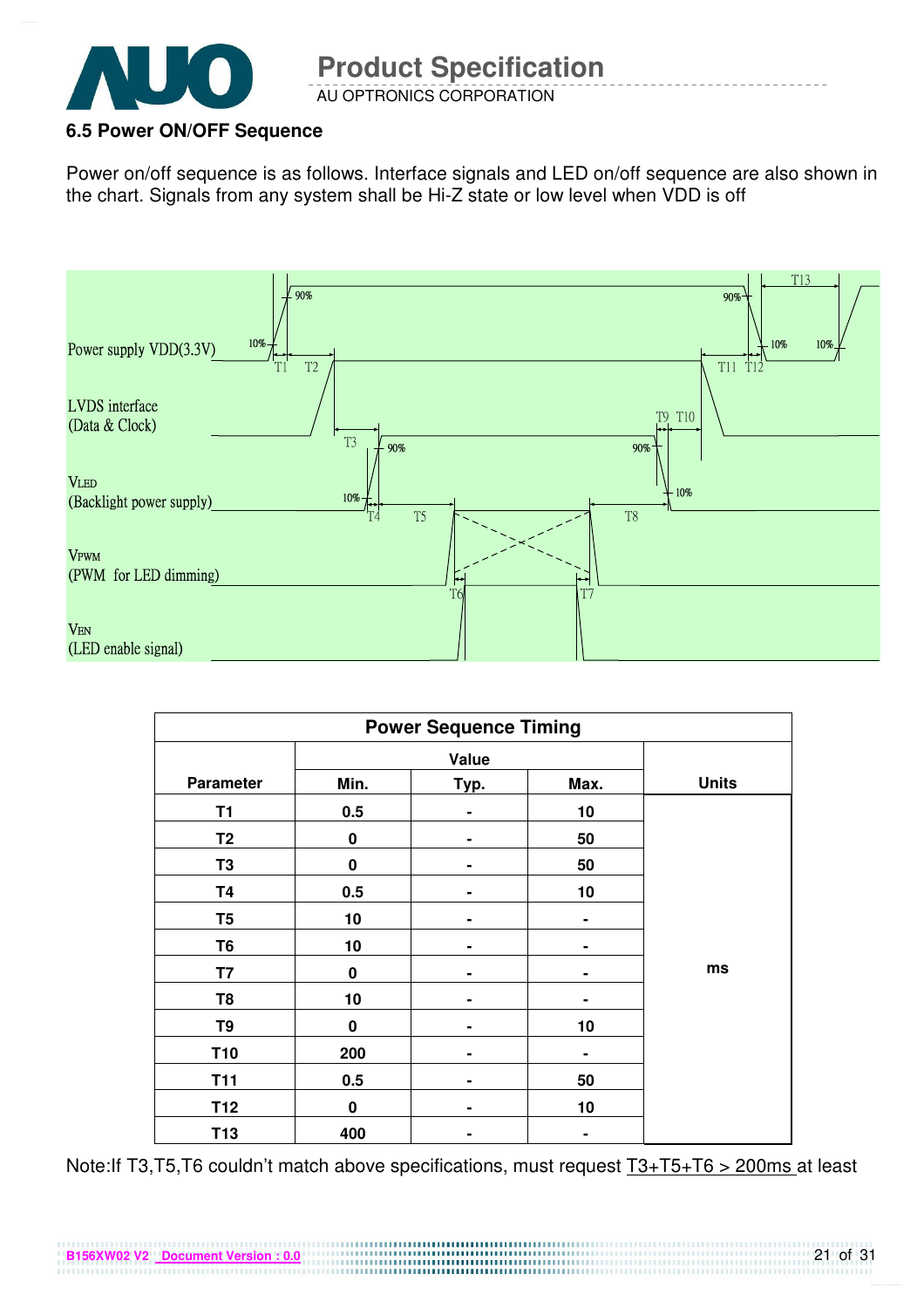

## **7. Panel Reliability Test**

#### **7.1 Vibration Test**

**Test Spec:** 

- **•** Test method: Non-Operation
- Acceleration: 1.5 G
- Frequency: 10 500Hz Random
- Sweep: 30 Minutes each Axis (X, Y, Z)

#### **7.2 Shock Test**

**Test Spec:** 

- **•** Test method: Non-Operation
- Acceleration: 220 G, Half sine wave
- Active time: 2 ms
- Pulse: X,Y,Z .one time for each side

#### **7.3 Reliability Test**

| <b>Items</b>                                | <b>Required Condition</b>                        | <b>Note</b> |
|---------------------------------------------|--------------------------------------------------|-------------|
| <b>Temperature</b><br><b>Humidity Bias</b>  | Ta= 40℃, 90%RH, 300h                             |             |
| <b>High Temperature</b><br><b>Operation</b> | Ta= 50℃, Dry, 300h                               |             |
| <b>Low Temperature</b><br><b>Operation</b>  | Ta= 0℃, 300h                                     |             |
| <b>High Temperature</b><br><b>Storage</b>   | Ta= 60℃, 35%RH, 300h                             |             |
| <b>Low Temperature</b><br><b>Storage</b>    | Ta= -20℃, 50%RH, 250h                            |             |
| <b>Thermal Shock</b><br>Test                | Ta=-20°C to 60°C, Duration at 30 min, 100 cycles |             |
| <b>ESD</b>                                  | <b>Contact : ±8 KV</b>                           | Note 1      |
|                                             | Air: ±15 KV                                      |             |

**Note1:** According to EN 61000-4-2 , ESD class B: Some performance degradation allowed. No data lost

. Self-recoverable. No hardware failures.

**Remark:** MTBF (Excluding the LED): 30,000 hours with a confidence level 90%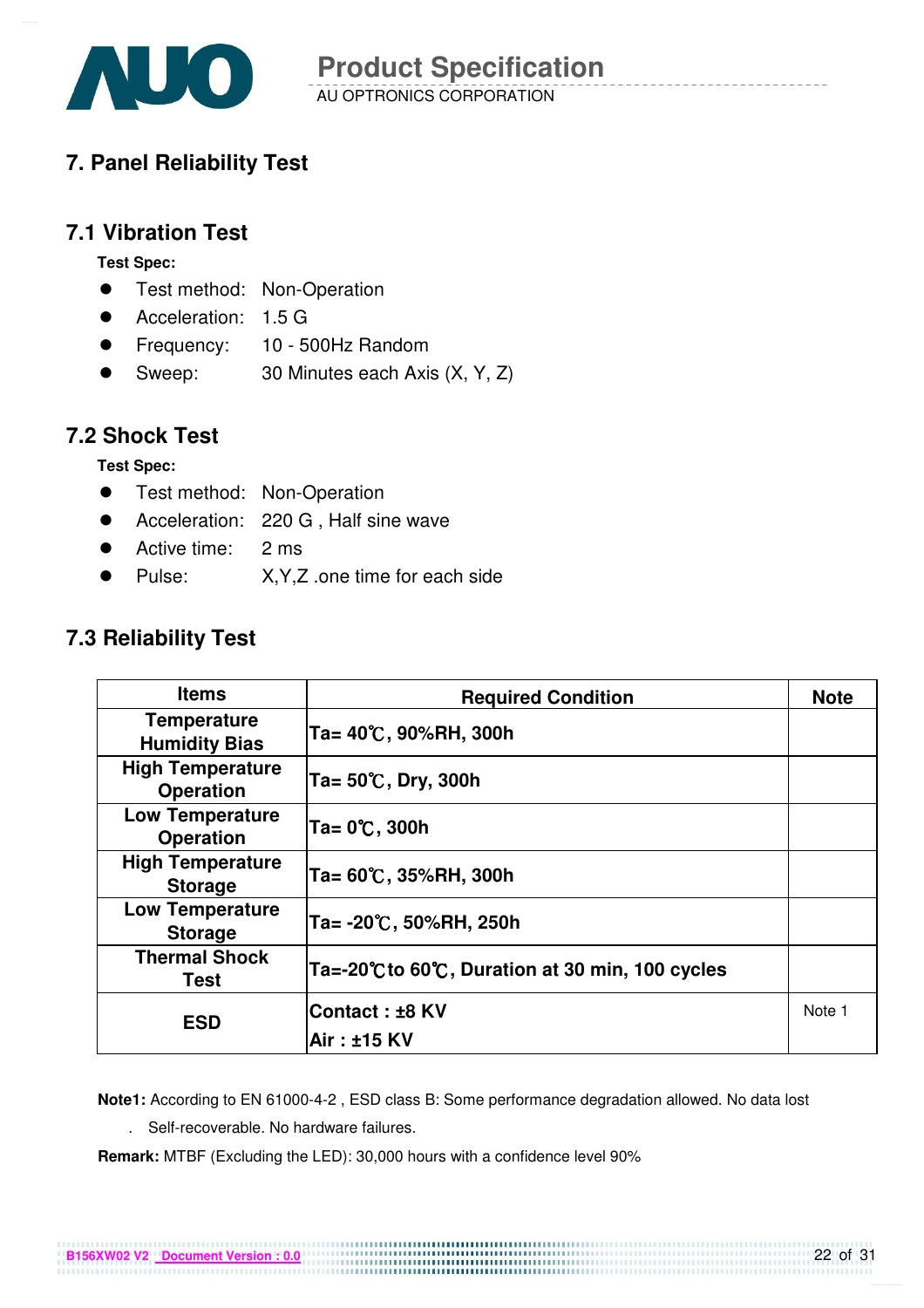

#### **8. Mechanical Characteristics**

## **8.1 LCM Outline Dimension**



# Front view 2D drawing

**02 V2 Document Version : 0.0**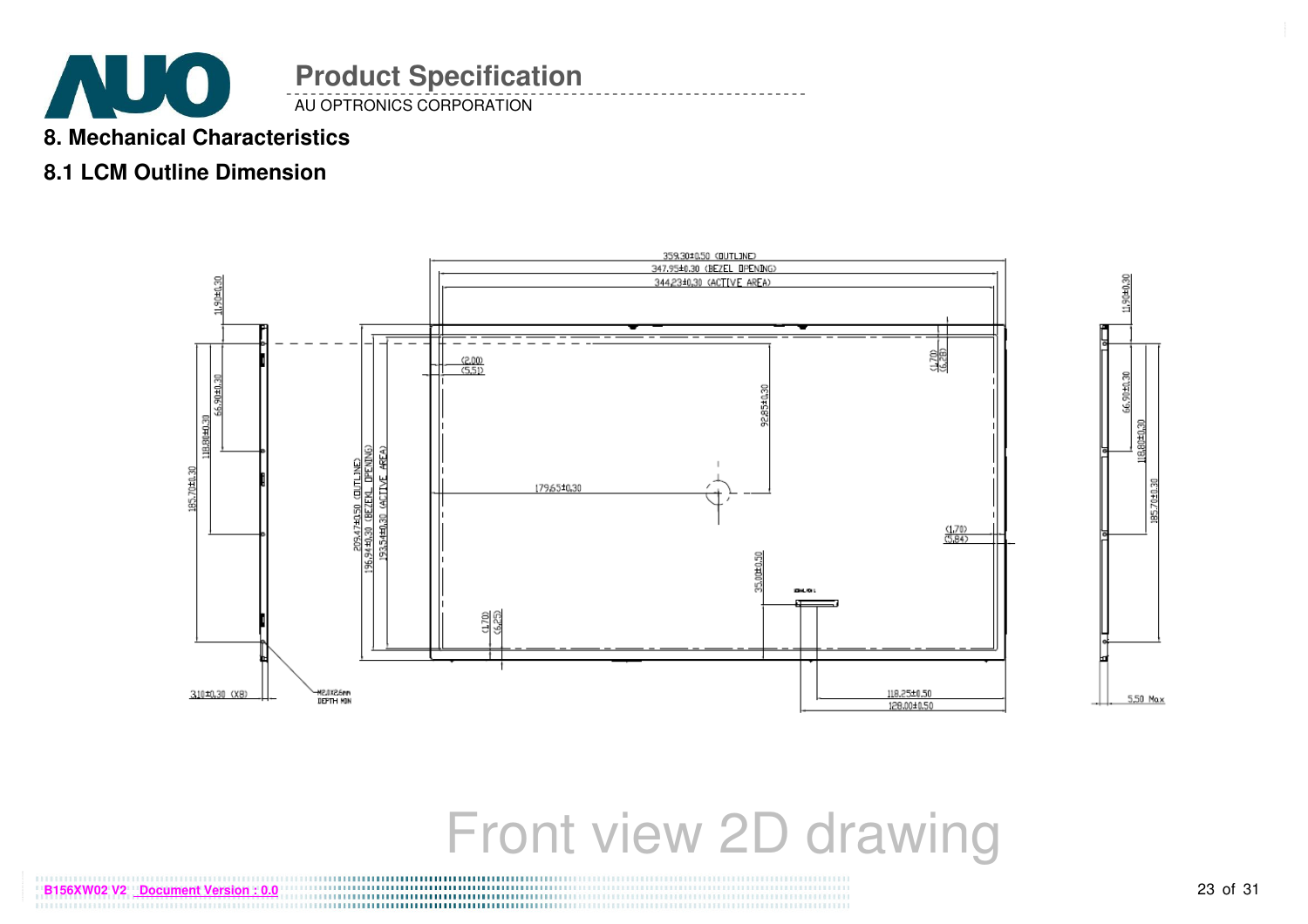

AU OPTRONICS CORPORATION

Remind RD Solid line and dotted line



Note: Prevention IC damage, IC positions not allowed any overlap over these areas.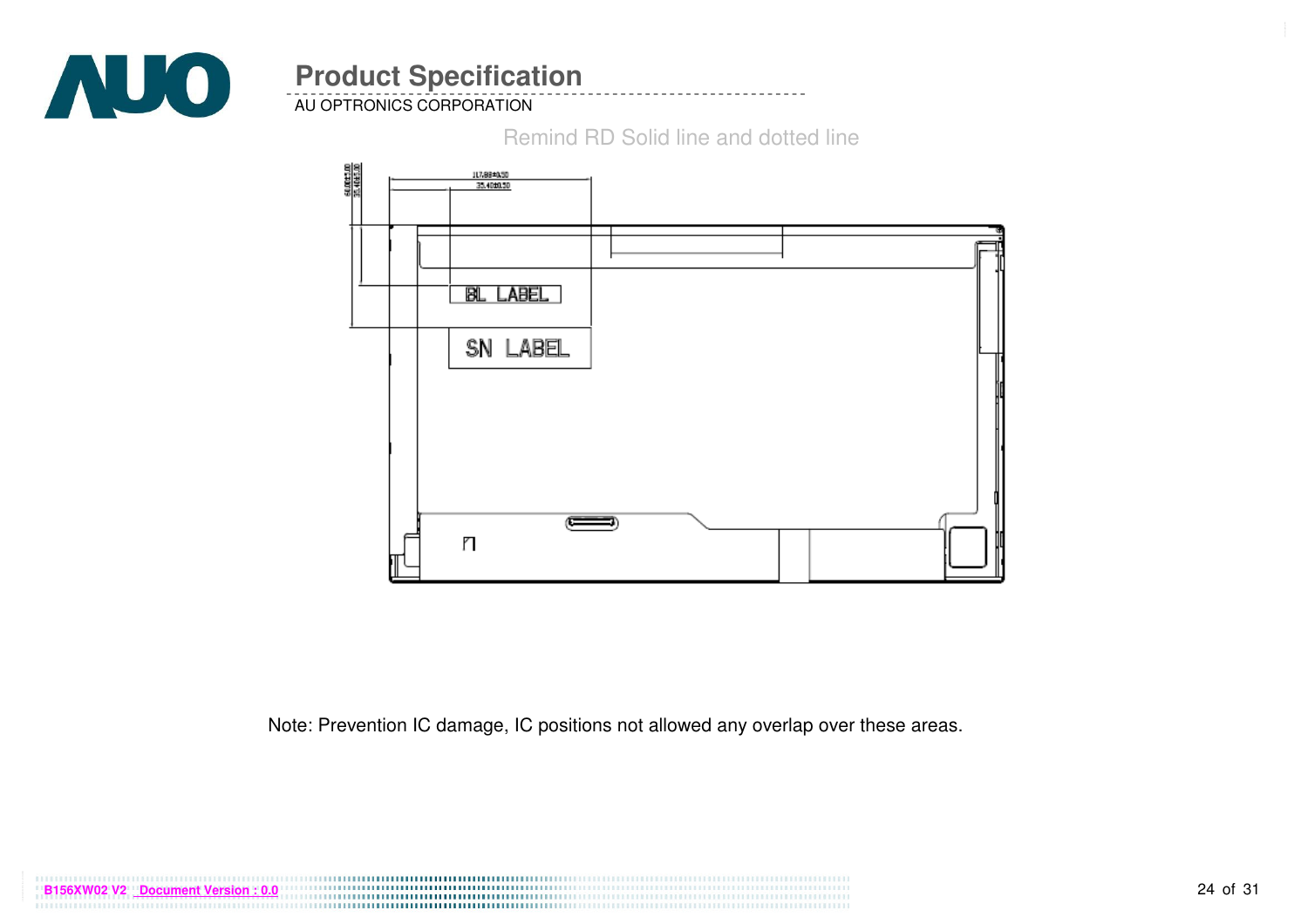

AU OPTRONICS CORPORATION

#### **8.2 Screw Hole Depth and Center Position**

Maximum Screw penetration from side surface is 2.6 mm

The center of screw hole center location is  $3.1 \pm 0.3$ mm from front surface

Screw Torque: Maximum 2.5 kgf-cm

**B156XW02 V2 Document Version : 0.0**

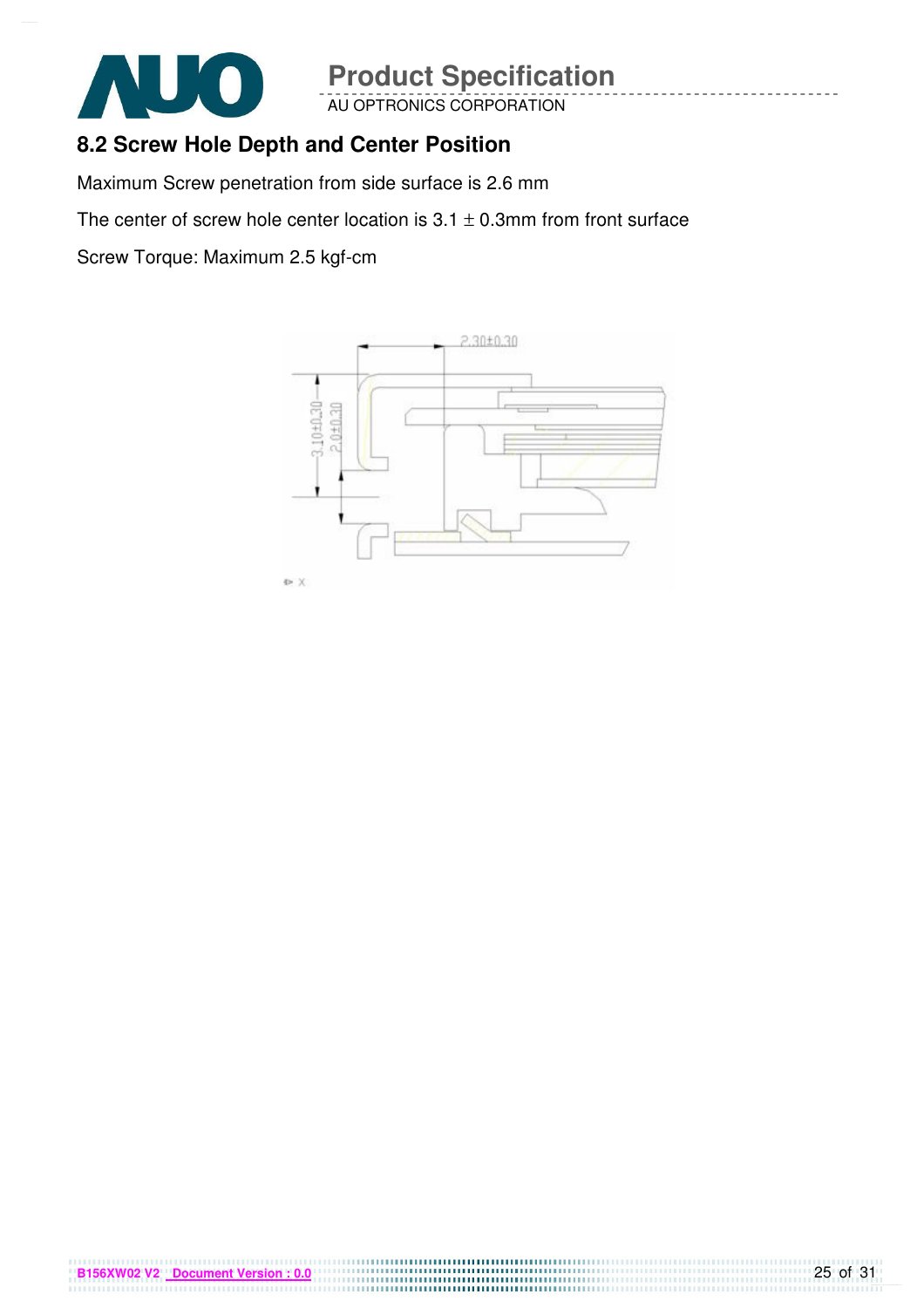

AU OPTRONICS CORPORATION **Product Specification** 

**9. Shipping and Package**

## **9.1 Shipping Label Format**

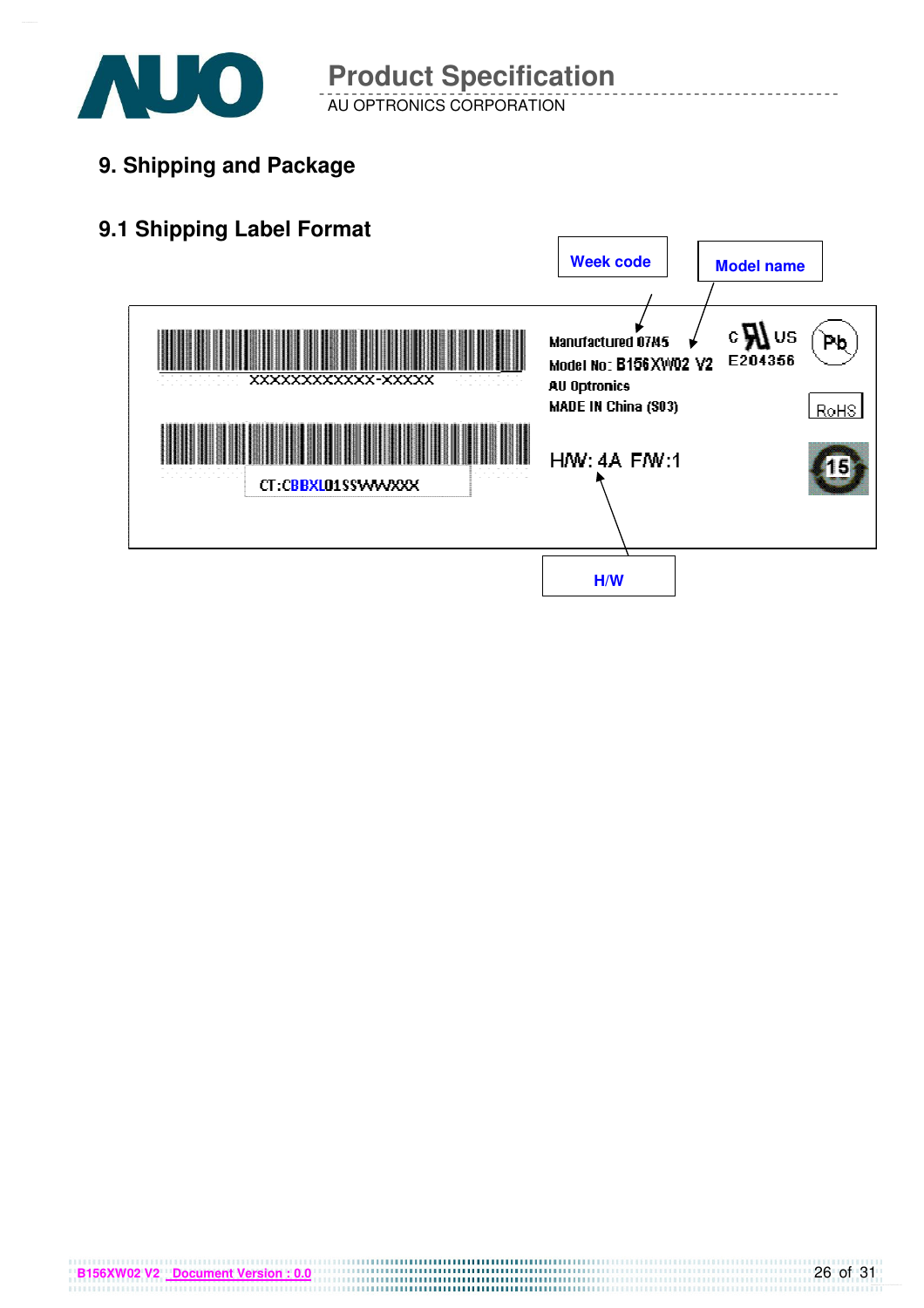

AU OPTRONICS CORPORATION

The outside dimension of carton is 437(L)mm x 369 (W)mm x 313 (H)mm

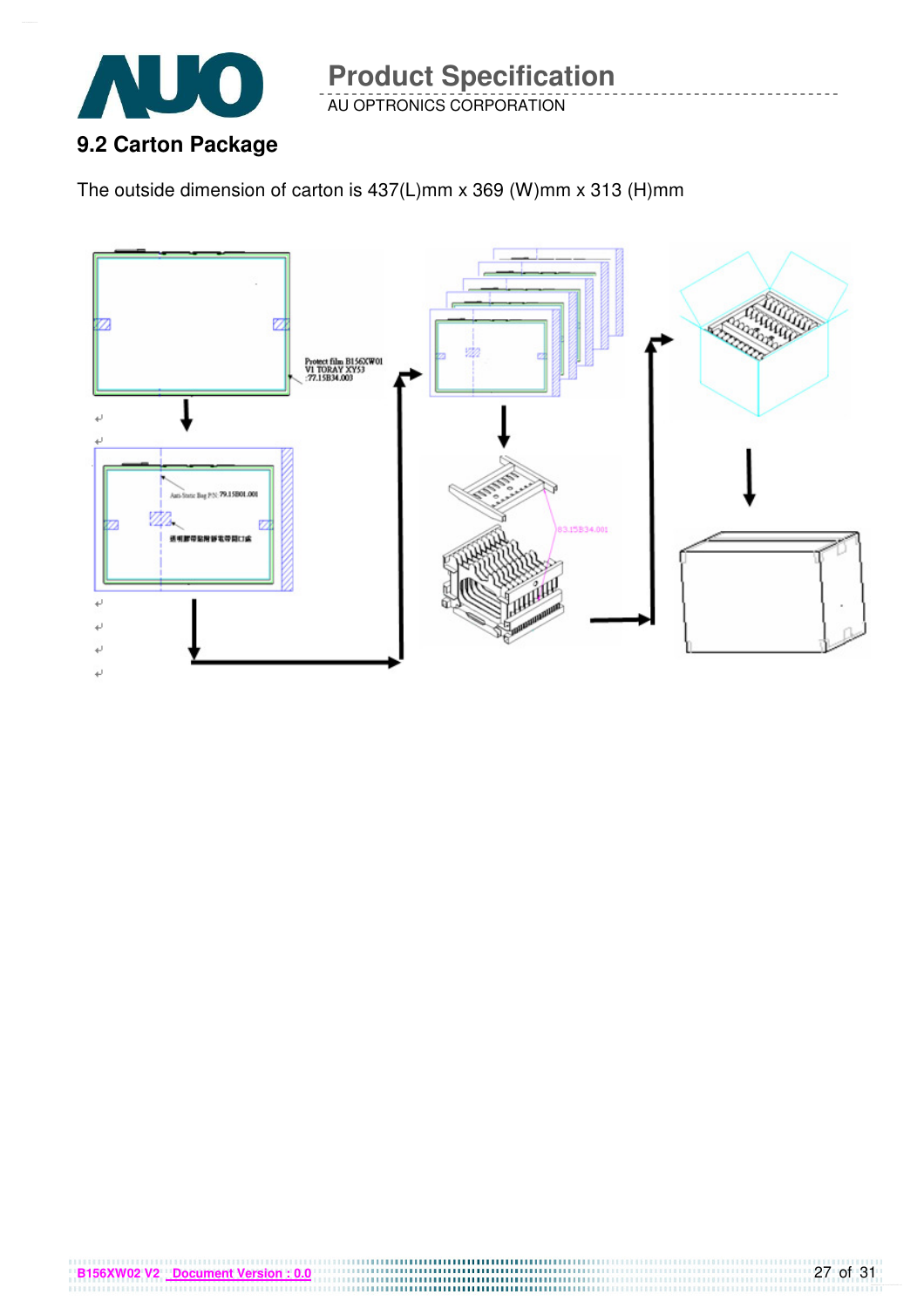



**B156XW02 V2** Document Version : 0.0

28 of 31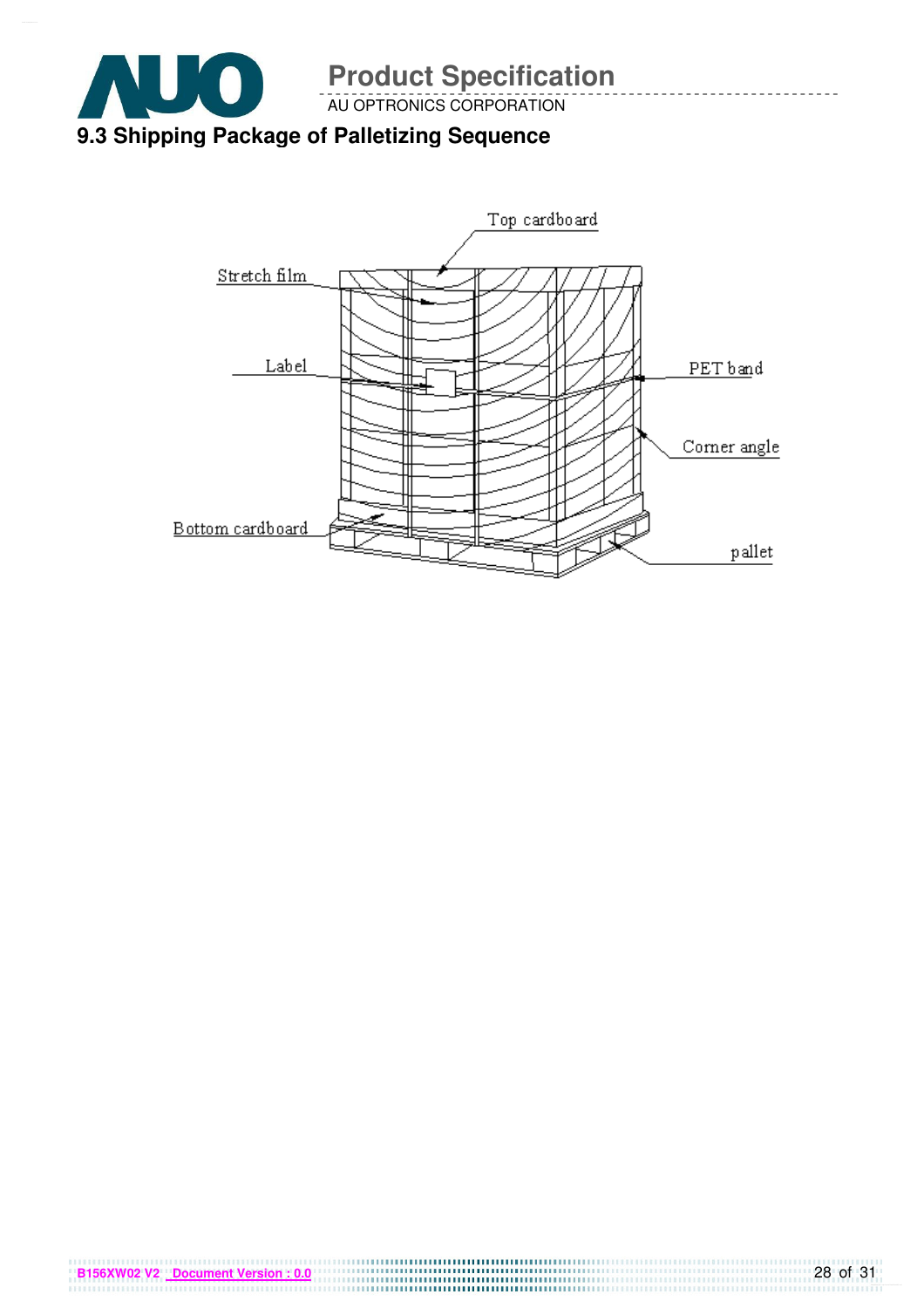

AU OPTRONICS CORPORATION

## **10. Appendix: EDID Description**

| <b>Address</b> | Value      | Value      | Value        |
|----------------|------------|------------|--------------|
| <b>HEX</b>     | <b>HEX</b> | <b>BIN</b> | <b>DEC</b>   |
| 00             | 00         | 00000000   | 0            |
| 01             | FF         | 11111111   | 255          |
| 02             | FF         | 11111111   | 255          |
| 03             | FF         | 11111111   | 255          |
| 04             | FF         | 11111111   | 255          |
| 05             | FF         | 11111111   | 255          |
| 06             | FF         | 11111111   | 255          |
| 07             | $00\,$     | 00000000   | 0            |
| 08             | 06         | 00000110   | 6            |
| 09             | AF         | 10101111   | 175          |
| 0A             | EC         | 11101100   | 236          |
| 0B             | 22         | 00100010   | 34           |
| 0C             | 00         | 00000000   | 0            |
| 0D             | 00         | 00000000   | 0            |
| 0E             | 00         | 00000000   | 0            |
| 0F             | 00         | 00000000   | 0            |
| 10             | 01         | 00000001   | $\mathbf{1}$ |
| 11             | 13         | 00010011   | 19           |
| 12             | 01         | 00000001   | 1            |
| 13             | 03         | 00000011   | 3            |
| 14             | 80         | 10000000   | 128          |
| 15             | 22         | 00100010   | 34           |
| 16             | 13         | 00010011   | 19           |
| 17             | 78         | 01111000   | 120          |
| 18             | 0A         | 00001010   | 10           |
| 19             | C8         | 11001000   | 200          |
| 1A             | 95         | 10010101   | 149          |
| 1B             | 9E         | 10011110   | 158          |
| 1C             | 57         | 01010111   | 87           |
| 1D             | 54         | 01010100   | 84           |
| 1E             | 92         | 10010010   | 146          |
| 1F             | 26         | 00100110   | 38           |
| 20             | 0F         | 00001111   | 15           |
| 21             | 50         | 01010000   | 80           |
| 22             | 54         | 01010100   | 84           |
| 23             | 00         | 00000000   | 0            |
| 24             | 00         | 00000000   | 0            |
| 25             | 00         | 00000000   | 0            |
| 26             | 01         | 00000001   | $\mathbf{1}$ |
| 27             | 01         | 00000001   | 1            |
| 28             | 01         | 00000001   | $\mathbf{1}$ |
| 29             | 01         | 00000001   | 1            |
| 2A             | 01         | 00000001   | 1            |
| 2B             | 01         | 00000001   | 1            |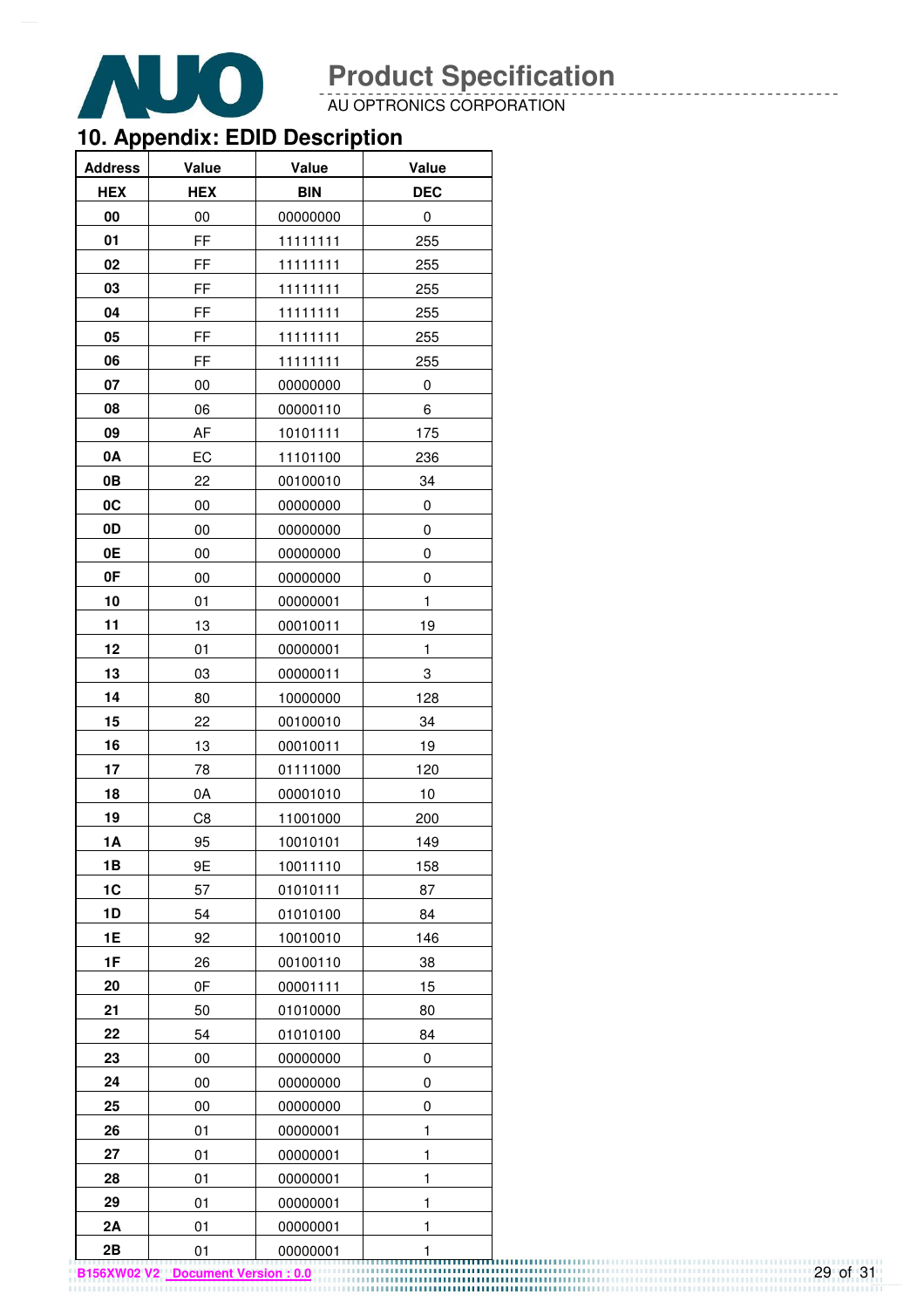

AU OPTRONICS CORPORATION

| 2C | 01     | 00000001 | 1            |
|----|--------|----------|--------------|
| 2D | 01     | 00000001 | 1            |
| 2E | 01     | 00000001 | 1            |
| 2F | 01     | 00000001 | 1            |
| 30 | 01     | 00000001 | 1            |
| 31 | 01     | 00000001 | 1            |
| 32 | 01     | 00000001 | 1            |
| 33 | 01     | 00000001 | 1            |
| 34 | 01     | 00000001 | 1            |
| 35 | 01     | 00000001 | $\mathbf{1}$ |
| 36 | 12     | 00010010 | 18           |
| 37 | 1B     | 00011011 | 27           |
| 38 | 56     | 01010110 | 86           |
| 39 | 42     | 01000010 | 66           |
| 3A | 50     | 01010000 | 80           |
| 3B | $00\,$ | 00000000 | 0            |
| 3C | 26     | 00100110 | 38           |
| 3D | 30     | 00110000 | 48           |
| 3E | 20     | 00100000 | 32           |
| 3F | 18     | 00011000 | 24           |
| 40 | 34     | 00110100 | 52           |
| 41 | 00     | 00000000 | 0            |
| 42 | 58     | 01011000 | 88           |
| 43 | C1     | 11000001 | 193          |
| 44 | 10     | 00010000 | 16           |
| 45 | 00     | 00000000 | 0            |
| 46 | 00     | 00000000 | 0            |
| 47 | 18     | 00011000 | 24           |
| 48 | 00     | 00000000 | 0            |
| 49 | 00     | 00000000 | 0            |
| 4Α | $00\,$ | 00000000 | 0            |
| 4B | 0F     | 00001111 | 15           |
| 4C | 00     | 00000000 | 0            |
| 4D | 00     | 00000000 | 0            |
| 4E | 00     | 00000000 | 0            |
| 4F | 00     | 00000000 | 0            |
| 50 | 00     | 00000000 | 0            |
| 51 | $00\,$ | 00000000 | 0            |
| 52 | 00     | 00000000 | 0            |
| 53 | 00     | 00000000 | 0            |
| 54 | 00     | 00000000 | 0            |
| 55 | 00     | 00000000 | 0            |
| 56 | 00     | 00000000 | 0            |
| 57 | 00     | 00000000 | 0            |
| 58 | 00     | 00000000 | 0            |
| 59 | 20     | 00100000 | 32           |
| 5A | 00     | 00000000 | 0            |

**B156XW02 V2 Document Version : 0.0**

30 of 31